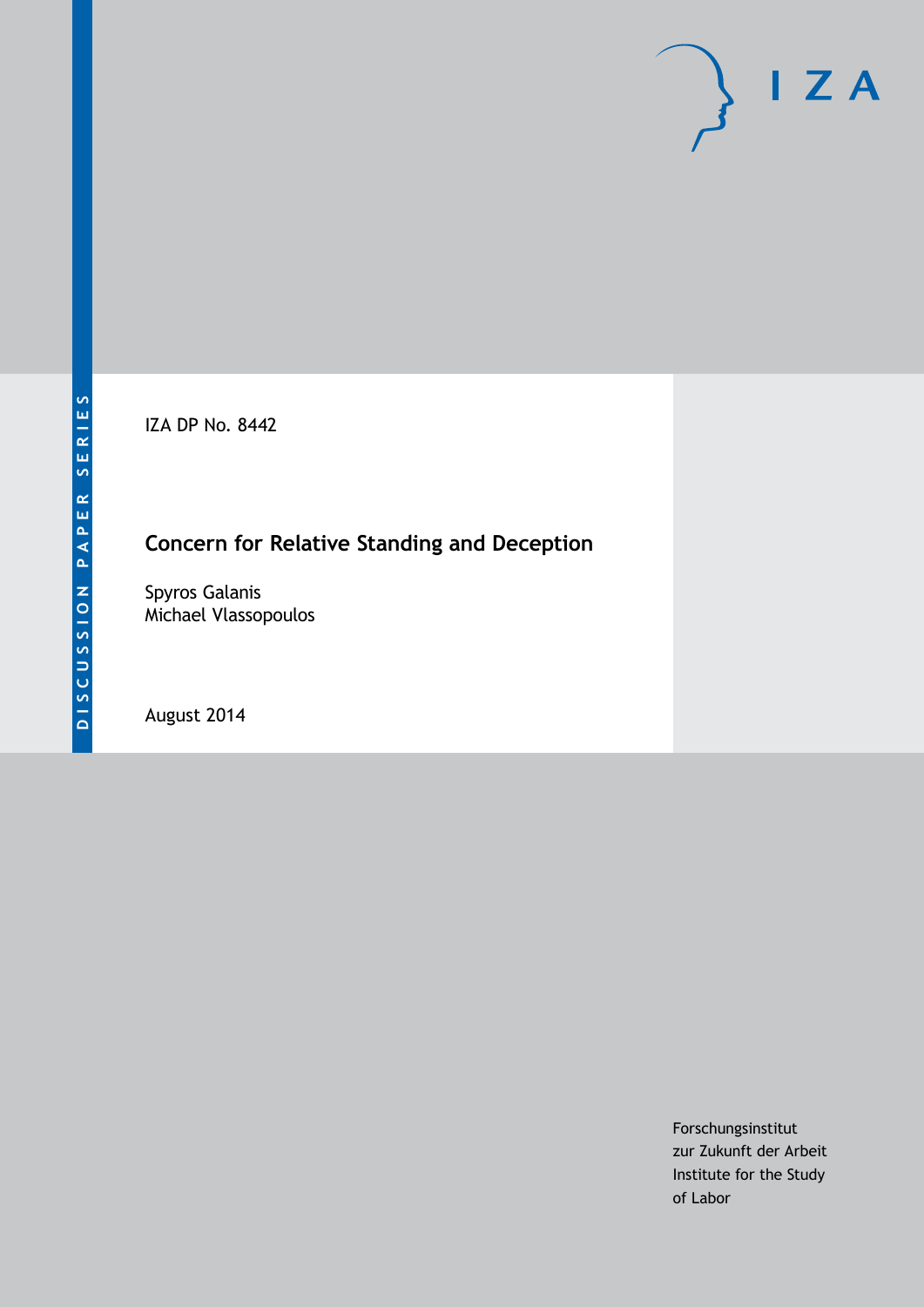# **Concern for Relative Standing and Deception**

## **Spyros Galanis**

*University of Southampton*

## **Michael Vlassopoulos**

*University of Southampton and IZA*

Discussion Paper No. 8442 August 2014

IZA

P.O. Box 7240 53072 Bonn Germany

Phone: +49-228-3894-0 Fax: +49-228-3894-180 E-mail: [iza@iza.org](mailto:iza@iza.org)

Any opinions expressed here are those of the author(s) and not those of IZA. Research published in this series may include views on policy, but the institute itself takes no institutional policy positions. The IZA research network is committed to the IZA Guiding Principles of Research Integrity.

The Institute for the Study of Labor (IZA) in Bonn is a local and virtual international research center and a place of communication between science, politics and business. IZA is an independent nonprofit organization supported by Deutsche Post Foundation. The center is associated with the University of Bonn and offers a stimulating research environment through its international network, workshops and conferences, data service, project support, research visits and doctoral program. IZA engages in (i) original and internationally competitive research in all fields of labor economics, (ii) development of policy concepts, and (iii) dissemination of research results and concepts to the interested public.

<span id="page-1-0"></span>IZA Discussion Papers often represent preliminary work and are circulated to encourage discussion. Citation of such a paper should account for its provisional character. A revised version may be available directly from the author.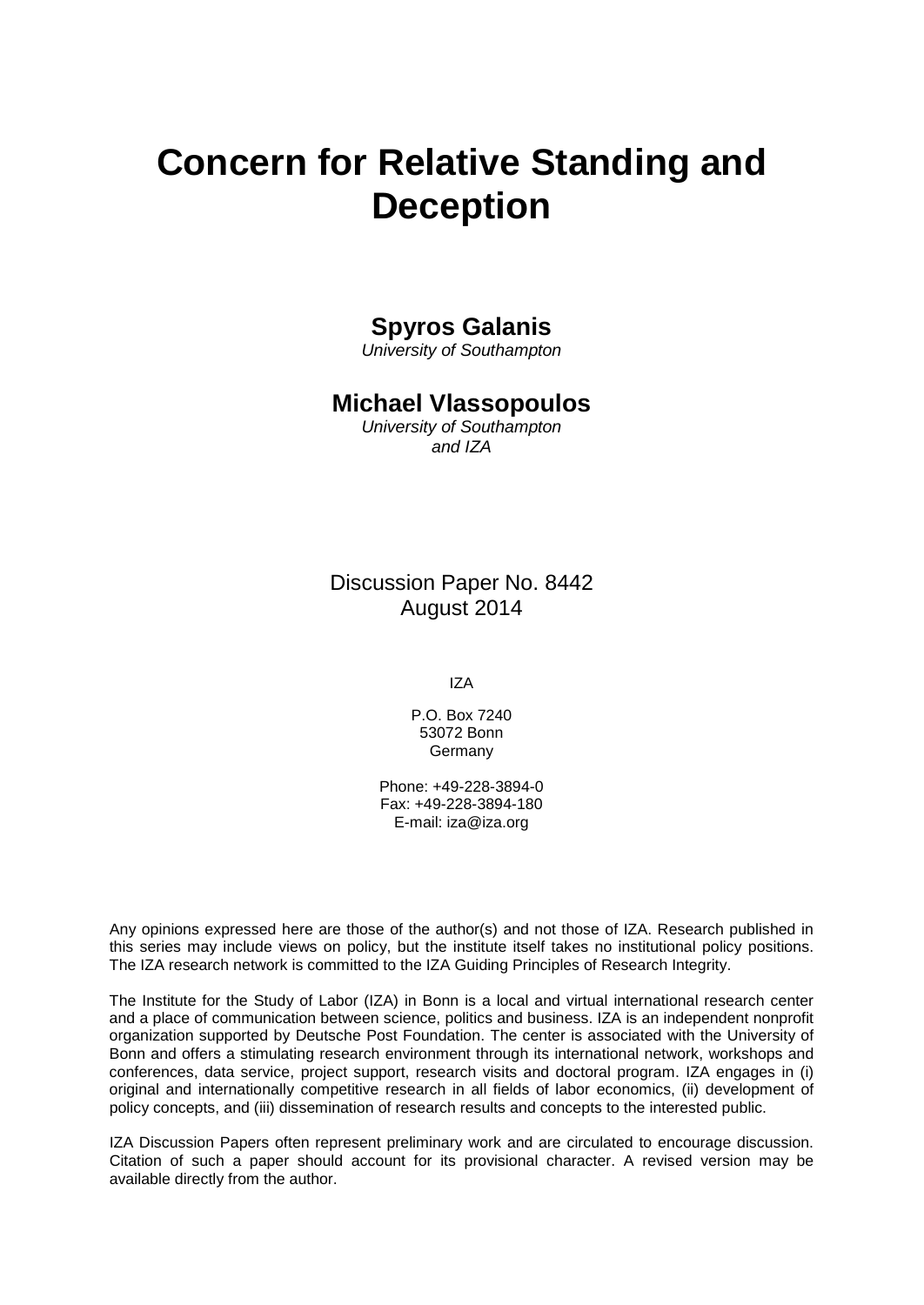IZA Discussion Paper No. 8442 August 2014

## **ABSTRACT**

## **Concern for Relative Standing and Deception[\\*](#page-1-0)**

We report results from a sender-receiver deception game, which tests whether an individual's decision to deceive is influenced by a concern for relative standing in a reference group. The sender ranks six possible outcomes, each specifying a payoff for him and the receiver. A message is then transmitted to the receiver, announcing that the sender has ranked the outcomes according to the receiver's payoff, from highest to lowest. The receiver, without knowing that there is conflict of interest, chooses an action that determines the payoff of both players. The sender has an incentive to deceive the receiver, in order to obtain a higher payoff. A sender is positively biased if he thinks that he is higher in the deception distribution than in reality. We show theoretically that a positively biased sender will increase cheating when presented with information about the deception of his peers. The experimental data confirm this. We conclude that concern for relative standing does play a role in the decision to deceive.

JEL Classification: C91, D03, D83

Keywords: deception, lying, sender-receiver game, concern for rank

Corresponding author:

Michael Vlassopoulos Department of Economics Social Sciences University of Southampton Southampton, SO17 1BJ United Kingdom E-mail: [M.Vlassopoulos@soton.ac.uk](mailto:M.Vlassopoulos@soton.ac.uk)

We thank Jiadi Yao for excellent research assistance. We are grateful to Mirco Tonin, Miltos Makris and seminar participants at the University of Southampton, IMEBE 2013, the 2013 Florence Workshop on Behavioral and Experimental Economics and the 2014 RES Conference for comments and suggestions. This research was funded by a British Academy Small Research Grant, and by a Staff Research Development Grant from the University of Southampton. The paper was partly written while Michael Vlassopoulos was visiting the ALBA Graduate Business School, whose hospitality is gratefully acknowledged.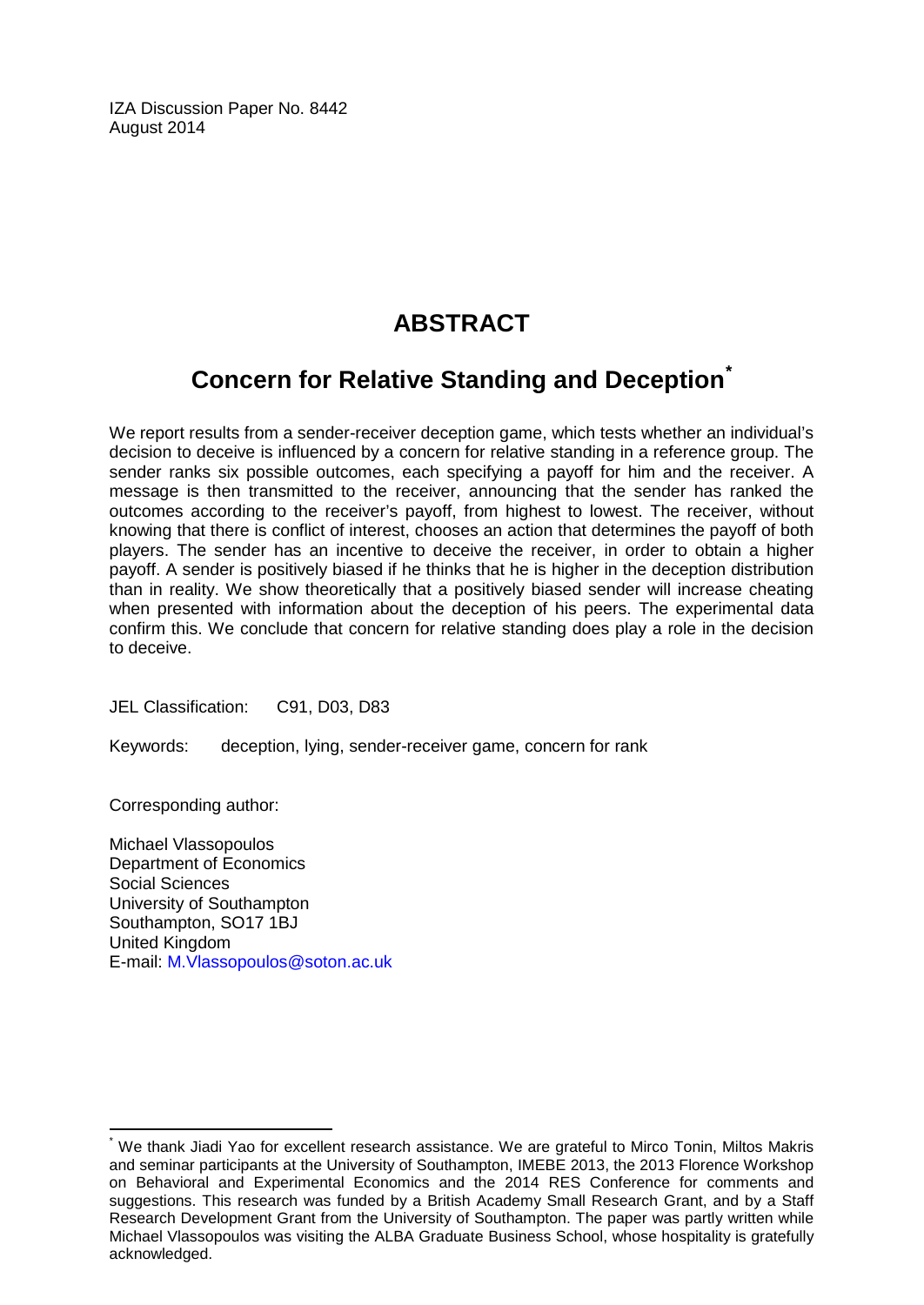## 1 Introduction

The act of deceiving others in order to promote one's interests is both common and well documented. Some familiar examples are tax payers cheating on their tax returns, politicians lying about their future actions in order to get elected, insurees lying about their characteristics so that they obtain a better contract, job applicants lying about their qualifications in order to get hired, or salespeople lying about the quality of the product in order to secure a better deal. Standard economic theory treats deception as the by-product of a cost-benefit analysis that each agent performs, given his preferences. For instance, in contract and mechanism design theory, agents have a private information characteristic that they will lie about, if this will make them better off.

However, a growing body of research indicates that many other factors, unrelated to a direct own cost-benefit analysis, may influence the decision to deceive. For instance, [Gneezy](#page-24-0) [\(2005\)](#page-24-0) shows that people do not only care about their own gain from cheating but also take into account the losses that cheating may impose on others. Recently, several experimental studies of deception have attempted to identify the determinants of lying and to estimate individuals' intrinsic cost of lying (e.g. [Gneezy et al.,](#page-24-1) [2013;](#page-24-1) [Gibson et al.,](#page-24-2) [2013\)](#page-24-2).<sup>[1](#page-3-0)</sup>

The purpose of the present paper is to contribute to this literature, by examining whether individuals have a cost of cheating that is a function of one's perception of his relative standing in the cheating distribution of his peer group. Concern for relative standing in the cheating distribution implies that information about the cheating of peers will change own cheating, if one has biased beliefs about his relative standing. We test and confirm this hypothesis in an experimental setting. More specifically, using a sender-receiver deception game, we confirm our prediction that deception will increase or decrease, depending on whether subjects are positively or negatively biased, as measured by the difference between their actual and perceived decile in the distribution of deception. If a group is positively biased then information will increase average cheating, whereas if it is negatively biased, information will decrease it.

An identification challenge that we face is that information about the deception of others may also induce other types of learning. To explain more concretely, suppose that an individual has beliefs p which describe the uncertainty of his own payoff (e.g. probability of auditing in a tax evasion environment) and beliefs q about how much his peers will cheat (e.g. amount of tax

<span id="page-3-0"></span><sup>&</sup>lt;sup>1</sup>See also [Ellingsen et al.](#page-24-3) [\(2009\)](#page-25-0), [Hurkens and Kartik](#page-24-4) (2009), [Lundquist et al.](#page-25-0) (2009), [Erat and Gneezy](#page-24-5) [\(2012\)](#page-24-5), [Abeler et al.](#page-23-0) [\(2012\)](#page-23-0), [Lopez-Perez and Spiegelman](#page-25-1) [\(2012\)](#page-25-1), [Fischbacher and Follmi-Heusi](#page-24-6) [\(2013\)](#page-24-6).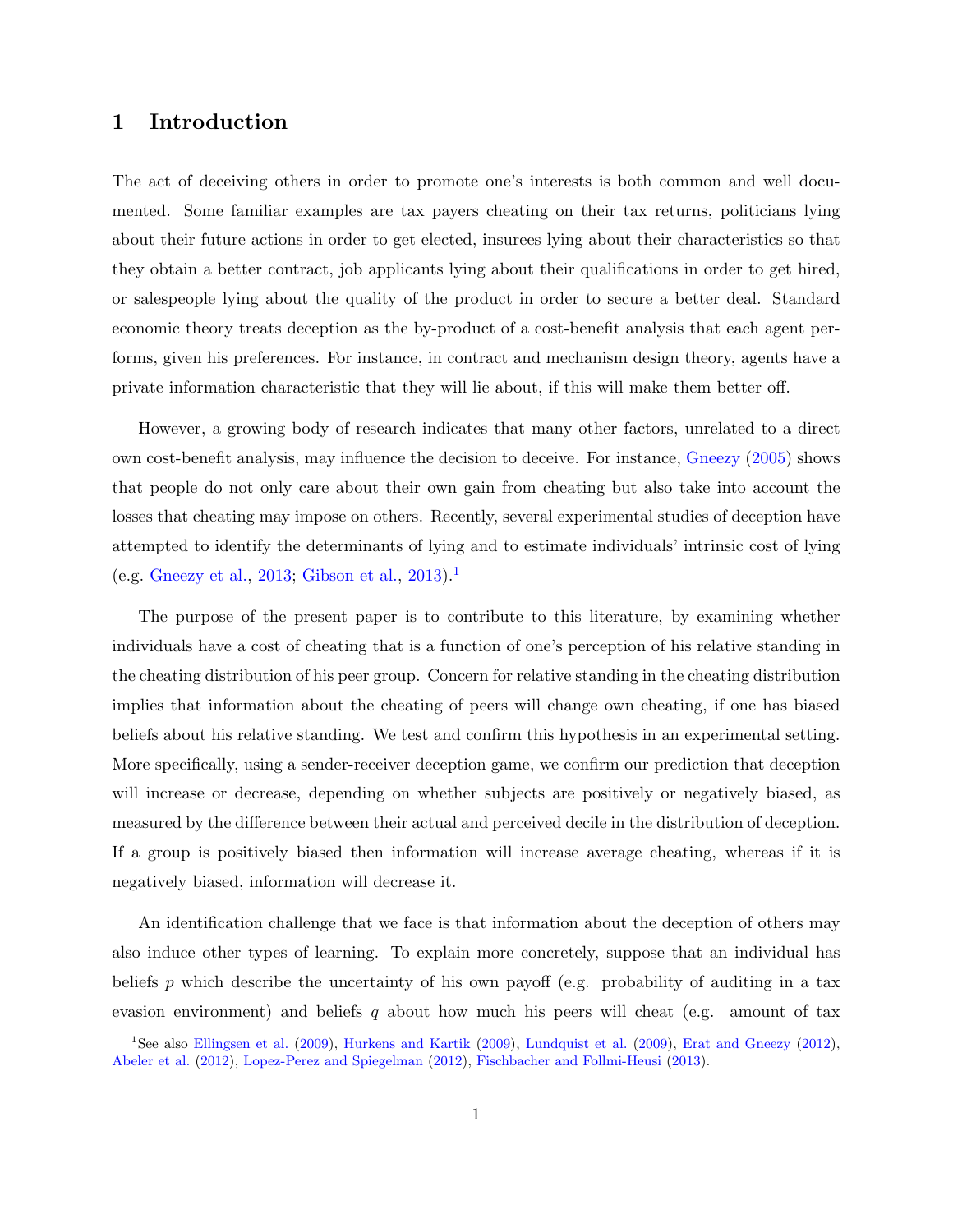evasion among individuals with similar income). Hence, he faces a trade off between maximizing his expected payoff given  $p$  and incurring the psychological cost of cheating more than his peers, according to his beliefs q. Having concern for relative ranking means that information which changes q, will change deception. However, information about how much others cheat may also change  $p$ . For example, information about tax evasion may also update one's probability  $p$  of auditing, hence confounding the two effects. To overcome this problem, we develop a variation of the sender-receiver cheap talk game that has been used extensively in economics to study deception [\(Gneezy,](#page-24-0)  $(2005)$  $(2005)$ , with the added property that information about cheating of others does not influence  $p<sup>2</sup>$  $p<sup>2</sup>$  $p<sup>2</sup>$ . We achieve this by having a more finely gradated measure of deception (as opposed to the binary - deception or no deception - measure in [Gneezy](#page-24-0) [\(2005\)](#page-24-0)), so that learning how much others have deceived cannot help you infer their beliefs  $p^{3}$  $p^{3}$  $p^{3}$ .

The experimental design consists of two stages. In the first stage, the participants play a singleshot, cheap-talk, deception game. Player 1, the sender, ranks six possible outcomes, each specifying a payoff for him and player 2, the receiver. The payoffs always sum to £10. A message is then transmitted to the receiver, announcing that the sender has ranked the outcomes according to the receiver's payoff, from highest to lowest. Hence, the message is not deceptive if and only if the underlying ranking submitted by the sender is the honest one. The receiver, without knowing anything about the payoffs behind each action, picks a number between 1 and 6, which determines the action and therefore the payoffs of both players. Note that, the sender has an incentive to deceive the receiver, in order to obtain a higher payoff. However, the receiver is given no information on whether there is a conflict of interest. This feature of the design is in line with Gneezy (2005) and the ensuing literature mentioned above, which separates incentives to deceive from other strategic considerations.

We measure cheating by the distance between the honest and the reported rankings, using a cheating score function, which maps rankings into an integer between 0 and 9. We communicate this measure to the senders only. We consider our measure of deception to be plausible because it

<span id="page-4-0"></span><sup>&</sup>lt;sup>2</sup>A large and growing number of studies use an experimental setting similar to that of [Gneezy](#page-24-0) [\(2005\)](#page-24-0) to study deception: [Sanchez-Pages and Vorsatz](#page-25-2) [\(2007\)](#page-25-2), [Dreber and Johannesson](#page-23-1) [\(2008\)](#page-23-1), [Hurkens and Kartik](#page-24-4) [\(2009\)](#page-24-4), [Sutter](#page-25-3) [\(2009\)](#page-25-3), [Rode](#page-25-4) [\(2010\)](#page-25-4), [Childs](#page-23-2) [\(2012\)](#page-23-2), [Innes and Mitra](#page-25-5) [\(2012\)](#page-25-5), [Angelova and Regner](#page-23-3) [\(2013\)](#page-23-3), [Cappelen et al.](#page-23-4) [\(2013\)](#page-23-4), [Danilov et al.](#page-23-5) [\(2013\)](#page-23-5), [Ismayilov and Potters](#page-25-6) [\(2013\)](#page-25-6) and [Behnk et al.](#page-23-6) [\(2014\)](#page-23-6).

<span id="page-4-1"></span><sup>&</sup>lt;sup>3</sup>We are aware of two other ways of cancelling the effect of information on updating p. The first is making p objective, as in [Gibson et al.](#page-24-2) [\(2013\)](#page-24-2). The shortcoming with this approach for our purposes is that lying is costly for the experimenter and not another subject, and this may affect the decision to lie. The second is the method suggested by [Gneezy et al.](#page-24-1) [\(2013\)](#page-24-1), where deception may harm another subject, but the extent of deception does not translate into a lower payoff for the receiver. So in terms of payoff consequences to the receiver, the sender's deception action is binary, whereas for our purposes we need to have a more finely gradated measure of deception.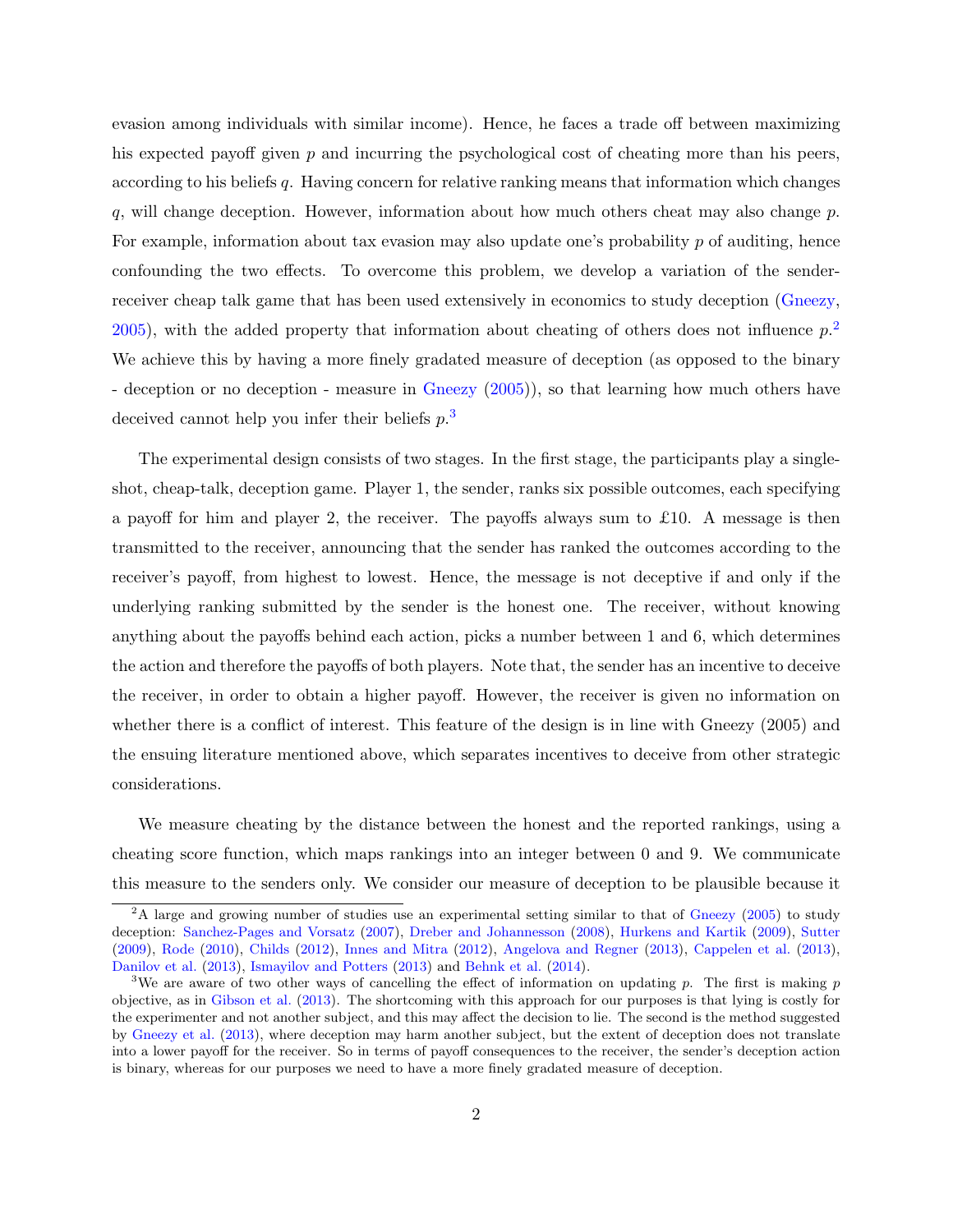has the following two properties. First, a higher deception score represents a larger departure from the honest ranking. Second, as the deception score increases, one can always find rankings with that score, which weakly increase the sender's payoff and therefore weakly decrease the receiver's payoff, given the most plausible beliefs of the senders regarding the behavior of the receivers.<sup>[4](#page-5-0)</sup> In other words, under these beliefs our measure has the property that a higher score "cheats" the receiver more.

In the second stage, we elicit the beliefs of the senders regarding how their cheating ranks relative to other senders in their group. We define biasedness as the difference between actual and perceived (median) decile. We say that a sender is positively biased if his actual decile is higher than his perceived (median) one. Such a sender has underestimated the cheating of others, thinking that his score puts him in the top (e.g. decile 3), whereas in reality he is in the bottom (e.g. decile 8). If relative standing matters to him, then due to his wrong beliefs he has incurred a higher psychological cost. Hence, if we provide information that reveals to him that his initial score puts him at decile 8, then the cost he incurs drops and he re-optimizes by increasing his score.<sup>[5](#page-5-1)</sup> A similar argument suggests that a negatively biased sender would decrease his score when presented with information about the distribution of scores. Therefore, for a group that is predominantly positively biased, providing information about the distribution of scores leads to a higher average score. Using a similar reasoning we can argue that, within the same group, being more negatively biased implies incurring a lower cost and therefore a higher cheating score. We formalize these hypotheses in section [2.3.](#page-9-0)

The experimental data confirm these two hypotheses. We find that the control group is predominantly positively biased and that the average score in the treatment group is 11% higher, a statistically significant difference. Moreover, we find that negatively biased senders have a higher average score than the positively biased ones. Finally, it is not the case that subjects react to any type of information, or that they blindly imitate the behavior of subjects in the reference group. In two separate treatments, when we only release information about the average deception score or about the scores of the highest and lowest deciles, we find no statistically significant difference in average cheating, compared to the control group.[6](#page-5-2)

<span id="page-5-0"></span><sup>&</sup>lt;sup>4</sup>As in [Gneezy](#page-24-0) [\(2005\)](#page-24-0), we find that the position chosen more often by the receivers is the first one. In other words, they follow the recommendation of the sender.

<span id="page-5-1"></span> $5A$  crucial step in this argument is that information about the cheating distribution does not alter his beliefs p about what the receiver will do, only his beliefs  $q$  about the cheating of other senders. We elaborate on this argument in section [2.3,](#page-9-0) where we formally explain our theory.

<span id="page-5-2"></span><sup>&</sup>lt;sup>6</sup>In a tax evasion experiment with objective probability of auditing, [Fortin et al.](#page-24-7) [\(2007\)](#page-24-7) also find that mean group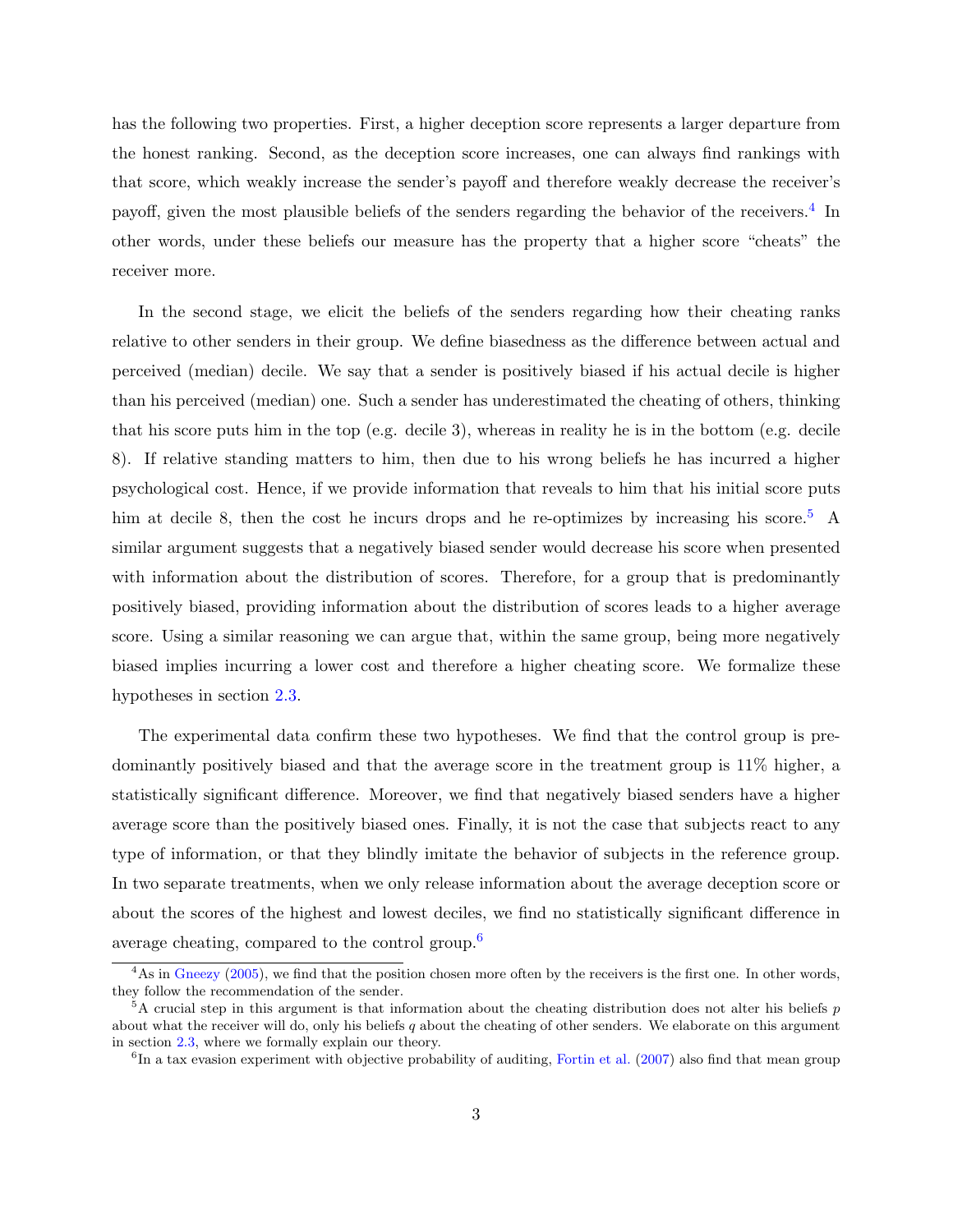The idea that many economic decisions (e.g. consumption, saving, labor supply, education, charitable giving) are influenced by concerns for relative standing compared to a reference group of peers is an old one in economics [\(Veblen,](#page-25-7) [1899;](#page-25-7) [Duesenberry,](#page-23-7) [1949\)](#page-23-7), but is also one that has received more recent attention and empirical support [\(Clark et al.,](#page-23-8) [2008;](#page-23-8) [Heffetz and Frank,](#page-24-8) [2011\)](#page-24-8). In this paper we combine this literature with the literature that studies the determinants of deception mentioned above. A relevant example is tax compliance. Assuming that the amount of tax evaded is proportional to earned income, then a middle-class individual's decision to evade his taxes may be more influenced by his perception of how much other middle-class individuals cheat, rather than how much the very rich or the very poor cheat.

The paper is organized as follows. In section [2](#page-6-0) we describe the experimental setting and we formalize our hypotheses. In section [3](#page-16-0) we present our results and in section [4](#page-22-0) we conclude.

## <span id="page-6-0"></span>2 Experimental Design

Our experiment consists of two stages. In the first stage participants play a single-shot, deception game in which senders choose a ranking and a message is transmitted to the receivers, specifying that the sender has ranked the outcomes according to the receiver's payoff, from highest to lowest. The receivers then take an action which determines the payoffs of both players. In this setting the sender may be tempted to deceive the receiver in order to ensure a higher own payoff. In the second stage we elicit senders' beliefs regarding how their cheating in the sender-receiver game ranks relative to other subjects.

#### <span id="page-6-1"></span>2.1 The Sender-Receiver Deception Game

The experiment consists of two stages. In the first stage, there are two players, a sender and a receiver, and each participant is randomly and anonymously assigned one of the two roles. There are 6 outcomes,  $A = \{a_1, \ldots, a_6\}$ , that the receiver can choose from, and each action specifies an allocation of £10 among the two players. The payoffs associated with each of the 6 outcomes are  $(0,10)$ ,  $(2,8)$ ,  $(4,6)$ ,  $(6,4)$ ,  $(8,2)$  and  $(10,0)$ , where the first number specifies the sender's payoff and the second number specifies the receiver's payoff, in GBP. Therefore, there is a clear ranking of the 6 outcomes for the sender if own monetary payoff is the only relevant dimension he cares about,

behavior has no impact on tax evasion decision under self-consistent expectations.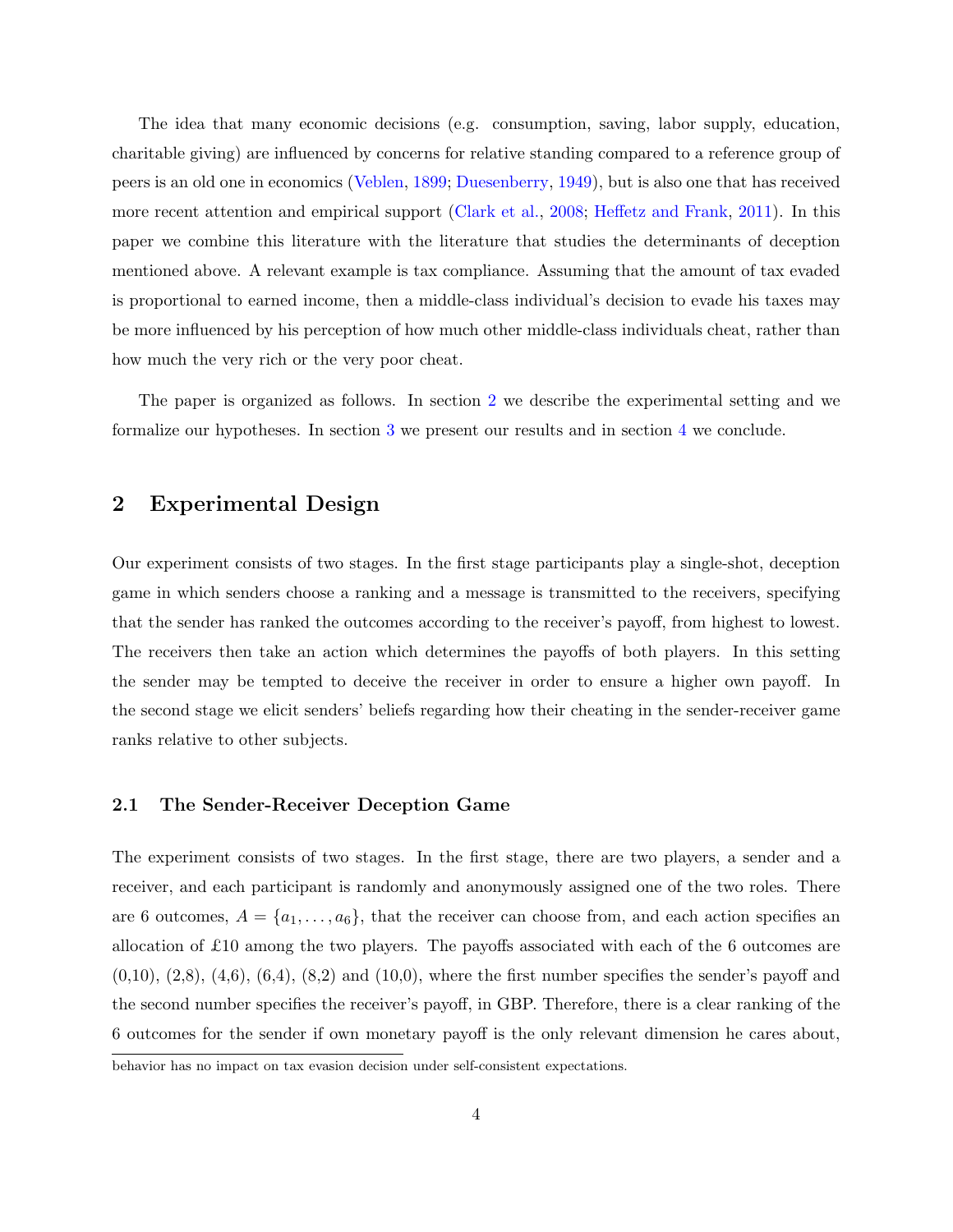whereas the ranking for a receiver who is only concerned about own payoff is the exact reverse.

After the sender chooses a ranking, an onscreen message, displayed below in Figure [1,](#page-7-0) is transmitted to the receiver. Note that the message is the same, irrespective of the ranking chosen by the sender, and the sender is aware of this. Therefore, it is not a deceptive message, if and only if the sender selects the ranking that places the outcomes according to the receiver's payoff, from highest to lowest.

#### <span id="page-7-0"></span>**Message to player B**

Player A has ranked the 6 outcomes, in terms of your payoff, from highest to lowest.

Please choose a number between 1 (representing the outcome that player A has ranked highest according to your payoff) and 6 (representing the outcome that player A has ranked lowest according to your payoff).

Proceed

Figure 1: Screenshot of Message from Sender to Receiver

Note that the payoffs are defined such that the incentives of the sender are not aligned with those of the receiver, which means that the sender has an incentive to deceive the receiver. However, the receiver does not know this, as he is never informed about the payoffs associated with each action. Although he is told that the sender has specified a ranking of the outcomes according to the receiver's interests, he has no way of knowing what are the available payoffs for him or for the sender. Therefore, he has no way of knowing whether his interests oppose those of the sender, or not, and the sender is also aware of this. The only payoff he learns is the one he receives after he makes his choice, without being informed about the sender's payoff.

To capture the level of deception associated with each ranking of the outcomes, we specify a score function that calculates the difference between the true ranking according to the receiver's payoff and any other ranking. We communicate this to the sender but not to the receiver. The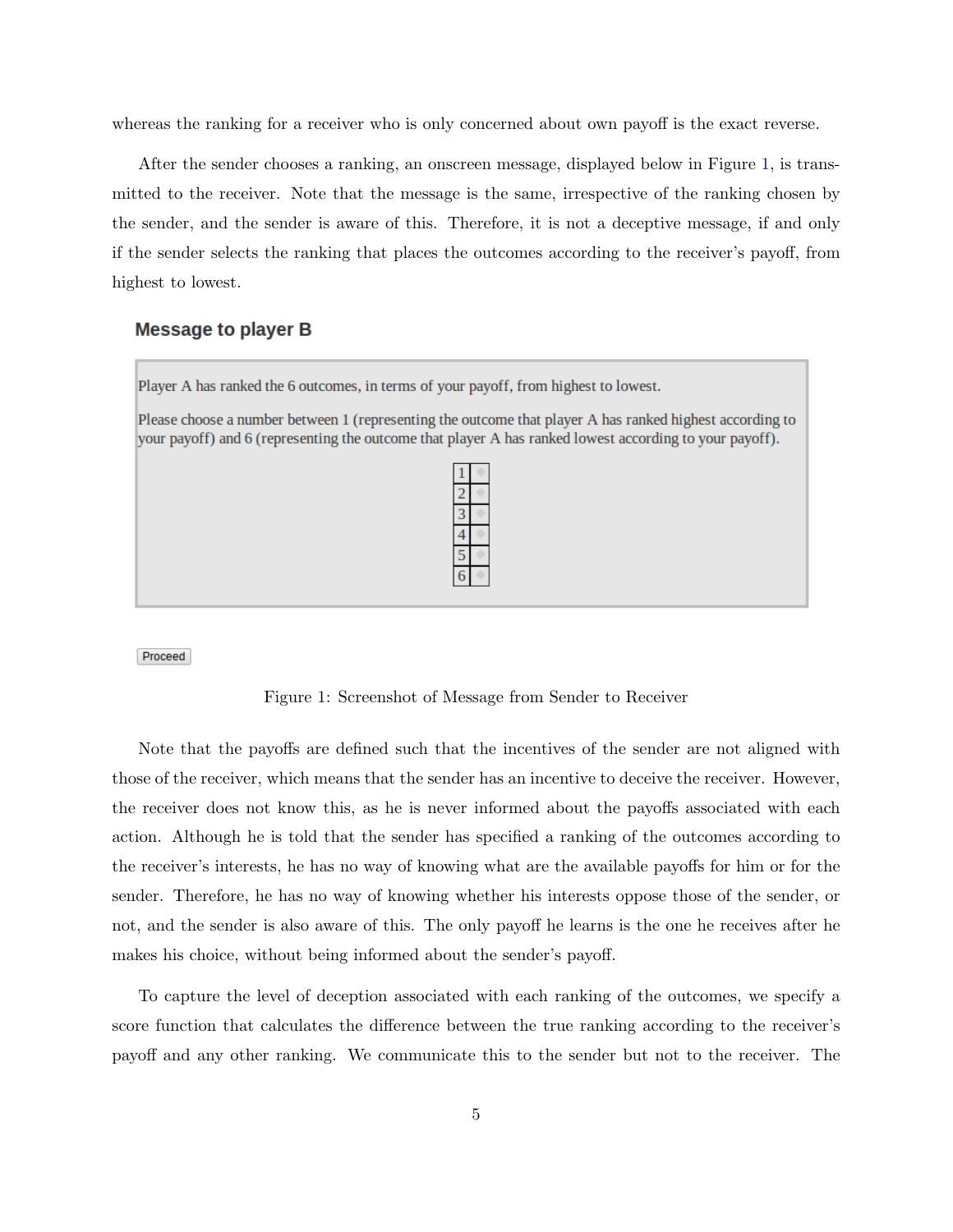score is calculated as follows: for each action  $a \in A$ , let  $t(a) \in \{1, 2, \ldots 6\}$  be the true ranking of a from the perspective of the receiver. Let  $r(a)$  be the reported ranking of a from the perspective of the receiver. We define the deception score of report  $r$  to be

$$
s(r) = \frac{1}{2} \sum_{a \in A} |r(a) - t(a)|.
$$

The honest report has a score of 0, whereas the highest deception can be achieved by reporting the sender's ranking, instead of the receiver's, which yields a score of  $1/2*(5+5+3+3+1+1)=9$ .

The possible scores are all integers between  $0$  and  $9$ . Note that if report r has a higher score than report  $r'$ , then r is further away from the true report than  $r'$  is, according to this metric. This is because the sum of the absolute differences between the true and reported rankings for each action is higher under  $r$  than under  $r'$ . Hence, we provide senders with a set of available strategies (the reports) and a score function, which is a way of ranking these strategies in terms of how deceitful they are.

To facilitate computation and allow subjects to familiarize themselves with how rankings of the outcomes map into deception scores we supply senders with a calculator that can compute, for each reported ranking that the subject may enter, the associated deception score and we allow subjects to experiment by entering different rankings before submitting their final choice. Moreover, to ensure that subjects have understood how the deception score is computed we ask senders several comprehension questions, before we allow them to proceed to submitting their final choice.

Finally, we send a message to the receiver that the sender has ranked the outcomes according the receiver's payoff (without revealing the payoffs) and ask him to choose an action, that will determine the payoff for both agents for this stage of the experiment. Since we are interested in the behavior of senders, to economize on the number of subjects, each receiver made a single choice, which was used to determine the payoff of multiple senders. We randomly chose one of these senders to determine the payoff of each receiver. Hence, both sender and receiver play a single-shot game and this is common knowledge.[7](#page-8-0)

<span id="page-8-0"></span><sup>&</sup>lt;sup>7</sup>Note that to avoid unnecessary confusion, we did not explicitly inform the senders that receivers were matched with multiple senders. The reason is that, due to the fact that the experiment was conducted online, we could not know ex ante how many of the subjects who were randomly invited to participate as senders would end up completing the experiment, and therefore we could not be sure about the ratio of senders to receivers. In the case of receivers, there was no such issue because they participated after the senders had completed the experiments, and therefore we were able to inform them that they would be matched with up to 15 senders.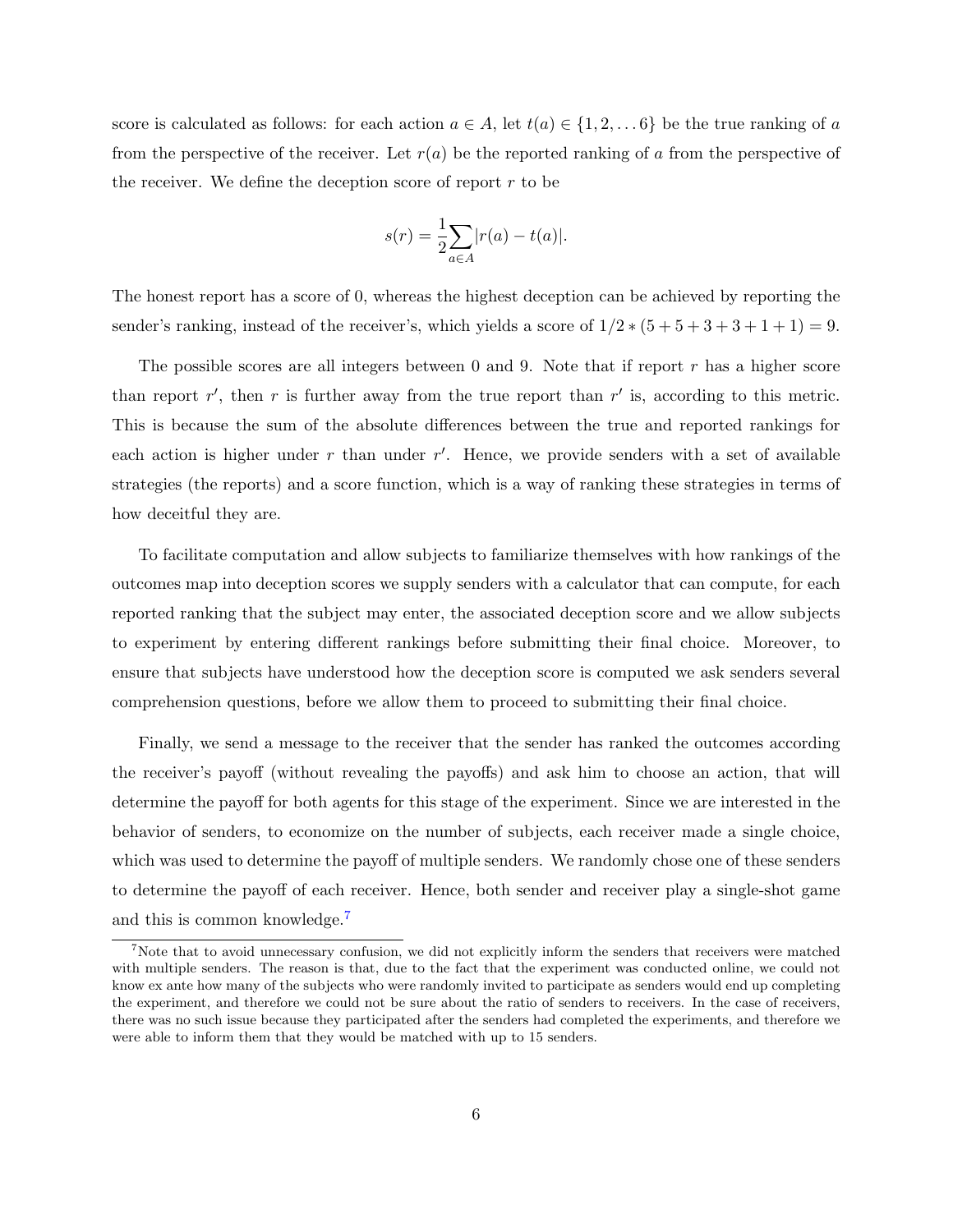#### 2.2 Eliciting Perceptions of Relative Deception

In the second stage, only applicable to senders, we ask subjects a series of incentivized questions aiming to reveal their perceptions as to how deceptively they have acted relative to other subjects. In particular, we ask participants a series of choices between a bet on their relative standing in terms of their deception score and a lottery of the type displayed below in Figure [2.](#page-9-1) These questions allow us to deduce in which of the 10 deciles of the distribution of scores (top 10%, between 10% and  $20\%, \ldots$ , bottom  $10\%$ ) each participant places his median belief.<sup>[8](#page-9-2)</sup> Our approach of eliciting subjects' beliefs of their relative standing follows an incentive compatible mechanism suggested in the recent overconfidence literature (e.g. Benoît and Dubra,  $2011$ ). We told participants that one of the questions would be randomly selected at the end of the experiment to determine their payoff for this stage of the experiment.

> <span id="page-9-1"></span>Recall that your score is 6, there are 9 possible scores: 0.1.2.3.4.5.6.7.8 and 9, and a higher score indicates a larger departure from the true ranking.

Please choose your preferred option.

● You will receive £4 if your score is in the top 30%. This means that your score is HIGHER than at least 70% of the scores of the other participants.

The computer will run a lottery that will award you £4 with probability 50% and £0 with probability 50%.

Submit

If you want to read again instructions regarding how the score is calculated please click here.

Figure 2: Screenshot of Second Stage Question Eliciting Perceptions of Relative Deception

#### <span id="page-9-0"></span>2.3 Hypotheses

In order to derive formally our hypotheses, we formulate a simple model where concern about one's relative standing influences the chosen score. Let  $A$  be the set of outcomes, with typical element  $a \in A$ . Let R be the set of rankings that the sender can choose from, with typical element  $r \in R$ . A ranking  $r \in R$  is a function that maps each action  $a \in A$  to a number between 1 and 6. The receiver picks a position between 1 and 6, without knowing which action corresponds to which position.

<span id="page-9-2"></span><sup>&</sup>lt;sup>8</sup>We deduce the exact decile for subjects who place themselves at the tails (deciles 1-3 and 7-10). The residual category is for subjects who place themselves in the middle deciles 4-7.

<span id="page-9-3"></span><sup>9</sup>We also asked participants what probability they assign on being in the top 10% and being in the bottom 10% of the distribution using a series of similar choices between a bet and a lottery.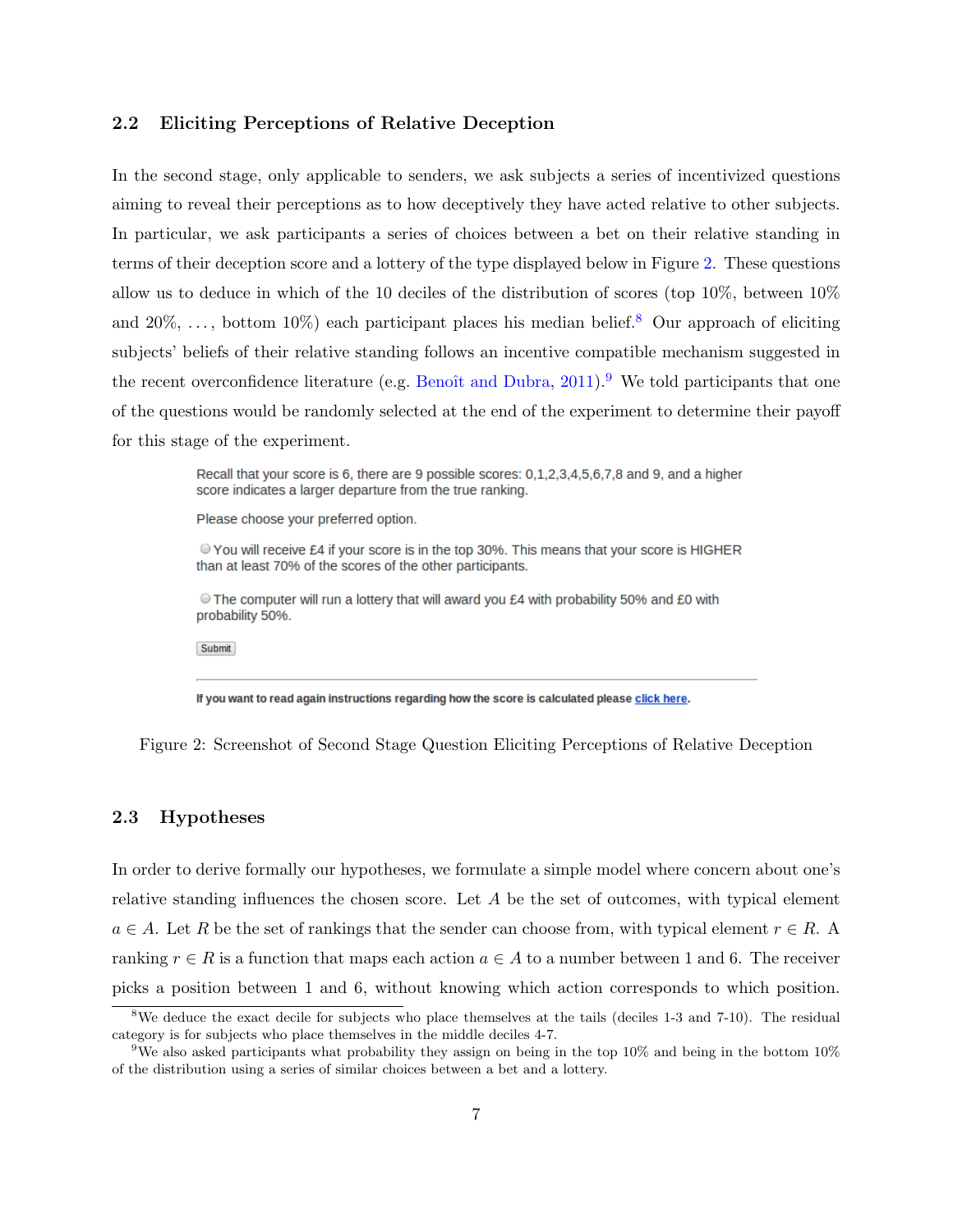Each action  $a \in A$  specifies a payoff for both the sender and the receiver. For example, if the sender picks ranking  $r$  and the receiver picks position 3, then the payoffs are determined by action  $a$  such that  $r(a) = 3$ . Let  $u^i : A \to \mathbb{R}$  be sender i's instantaneous utility from action a. Note that we do not make the assumption that the sender's instantaneous utility is necessarily monotonic with respect to his own payoff.

We postulate that sender i's utility function,  $U^i$ , has two components. The first is a function of his chosen ranking,  $r$ , and of his probabilistic beliefs about which position the receiver will pick. Beliefs are modelled by having a probability distribution over the set of all positions,  $p \in$  $\Delta$ {1,...,6}, where  $\Delta K$  denotes the set of all probability distributions over a set K. We write this first component as  $\Sigma$ a∈A  $p(r(a))u^i(a)$ .

The second component depends on the sender's perceived relative standing. As explained in section [2.1,](#page-6-1) each ranking r generates a score  $s(r)$ . If we order the scores by all senders in the reference group, from highest to lowest (breaking ties by randomizing), we can create 10 deciles, where decile 1 contains the scores that are in the top 10% of the distribution, decile 2 contains the scores that are between the top 20% and top 10% of the distribution, and so on. Hence, the scores in decile 1 are those exhibiting the highest cheating, whereas those in decile 10 exhibit the lowest cheating, relative to the reference group.

Let  $D = \{1, \ldots, 10\}$  be the set of all deciles. We postulate that each sender i incurs an instantaneous cost  $C^i: D \to \mathbb{R}$  by choosing a score that places him in decile  $d \in D$ . As d increases (hence moving closer to the "low cheating" decile 10), cost decreases. We allow senders to have different cost functions  $C^i$ , so that some care more about being closer to the low cheating decile 10 than others.

The sender does not know the scores of the other senders when choosing a ranking  $r$ , which generates score  $s(r)$ . He therefore has probabilistic beliefs over the set of all deciles. To simplify the model, we assume that the sender cares only about his median belief decile,  $d_m^i(s(r))$ , which is the decile  $d \in D$ , such that he assigns at least 50% probability that his actual decile is at least d and at least 50% probability that his actual decile is at most d, if he chooses score  $s(r)$ . A higher score, holding the scores of the other senders constant, implies a lower (i.e. closer to 1) median decile. Hence,  $d_m^i$  is a decreasing function of score. Summarizing, sender *i*'s utility function is the following: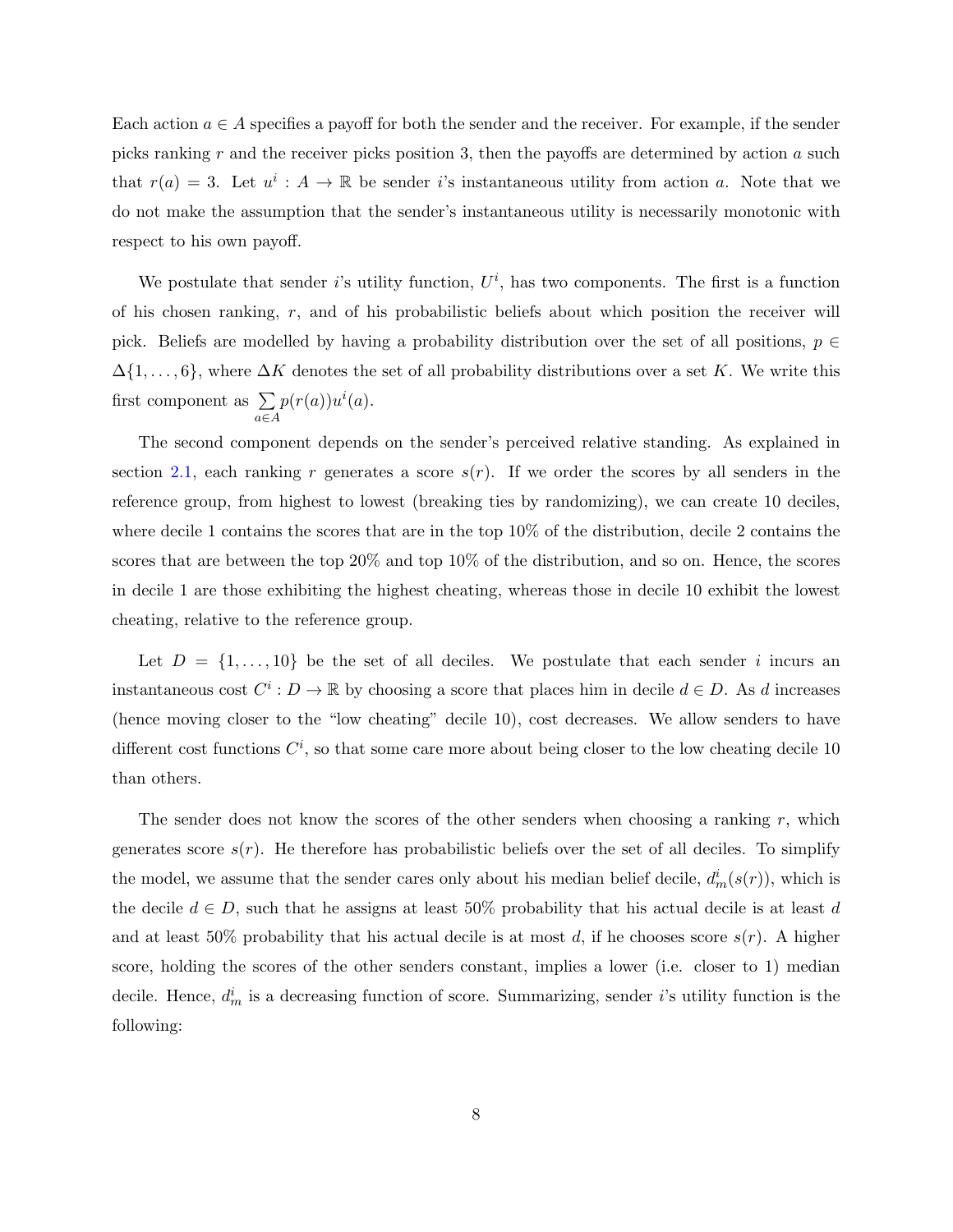$$
U^{i}(r,p) = \sum_{a \in A} p(r(a))u^{i}(a) - C^{i}(d_{m}^{i}(s(r))).
$$

The sender chooses a ranking r that maximises  $U^i$ , given his beliefs p about what the receiver will do and his median beliefs function,  $d_m^i$ , about what the other senders will do. Let  $R(s) = \{r \in$  $R : s(r) = s$  be the set of rankings that achieve a score of s. We can rewrite  $U<sup>i</sup>$  as a function of the score s and beliefs p:  $U^i(s, p) = V^i(s, p) - C^i(s)$ , where  $V^i(s, p) = \max_{r \in R(s)} \sum_{a \in R(r)} r^i(s)$ a∈A  $p(r(a))u^i(a)$ . That is, for each score, which determines  $i$ 's cost, the sender picks ranking r that maximizes the value of the first component, among all rankings generating the same score.<sup>[10](#page-11-0)</sup> For ease of exposition, we assume that  $V^i$  and  $C^i$  are defined on the compact interval of scores [0, 9]. The two components of  $U^{i}(s, p)$  are depicted in Figure [3,](#page-12-0) for fixed p.

Note that  $C^i$  depends on i's beliefs q about what the other senders will choose and on the intrinsic cost of being on decile d. We separate these two components by postulating the following functional form:  $C^i(s) = a^i C_0^i(s)$ , where  $a^i > 0$  and  $C_0^i(s)$  represents the intrinsic cost, with  $C_0^i(0) = 0$  and  $\frac{\partial C_0^i}{\partial s} \geq 0$ .

It is worthwhile to note that we do not make any assumptions about the relationship between  $V^i$  and score. In that way, we can accommodate many different types of senders. For instance, a sender who thinks that the receiver will trust him, so that he believes that it is more probable that the receiver will choose position x over  $x + 1$ , for each  $x = 1, \ldots, 5$ , can be modelled by having an increasing  $V^i$  with respect to s. This is because higher scores can be generated by rankings that place the high sender's payoffs to the low positions, such as  $x = 1, 2, 3$ . Alternatively, a sender who thinks that the receiver does not trust him, so that he believes that it is more probable that the receiver will choose  $x + 1$  over x, can be modelled by a decreasing  $V^i$  with respect to s. More general beliefs p can be depicted by a non-monotonic  $V^i$ , as in Figure [3.](#page-12-0)

The general form of  $V^i$  also allows for senders who care about types of deceptions different than the one we propose. For example, consider a sender who believes with probability one that the receiver will pick the action he ranked in position 6 and thinks that rankings which differ only with respect to positions 1 to 5 are equally deceptive, as they "hurt" the receiver equally. Such a sender is indifferent (according to the first component) between two rankings that assign the same action

<span id="page-11-0"></span><sup>&</sup>lt;sup>10</sup>V<sup>*i*</sup> is well defined if R is finite and, more generally, if  $R(s)$  is compact for all s and  $\sum_{a \in A} p(r(a))u^{i}(a)$  is continuous in R.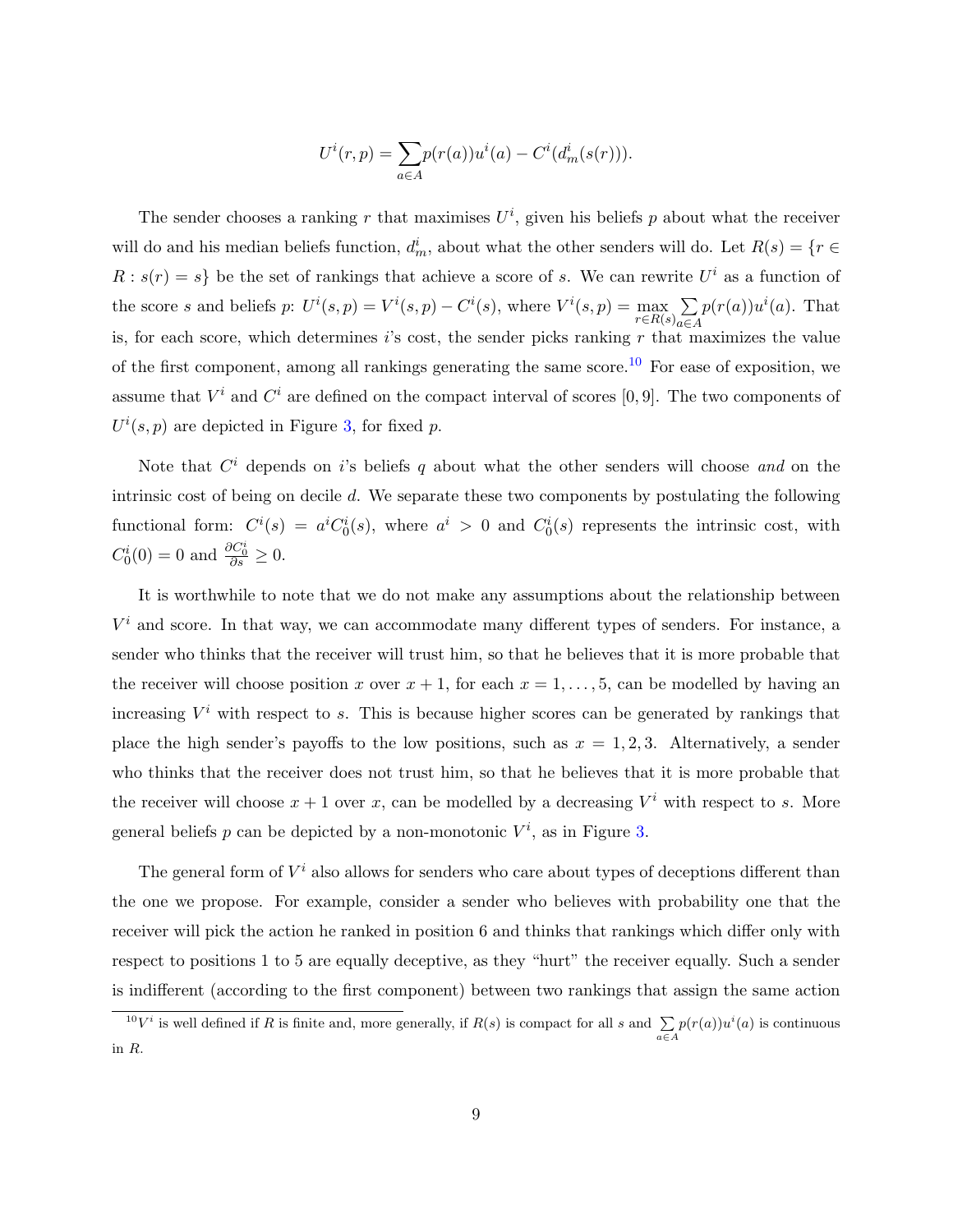<span id="page-12-0"></span>

Figure 3: Optimal Score

to position 6, and therefore  $V^i(s, p)$  depends only on what rankings  $r \in R(s)$  specify in position 6.

In the experiment we extract  $d_m^i(s)$  using an incentivised method. We also compute the sender's actual decile,  $d_a^i(s)$ . We say that sender i is *positively biased* if he has chosen a ranking that generates score s and  $d_a^i(s) - d_m^i(s) > 0$ , negatively biased if  $d_a^i(s) - d_m^i(s) < 0$  and unbiased if  $d_a^i(s) - d_m^i(s) = 0$ . A positively biased sender has overestimated his relative position, thinking that his chosen score places him higher in the distribution (e.g. decile 3), than in reality (e.g. decile 8).

Suppose that all senders in a reference group are presented with the actual distribution of scores of another, similar group of senders. This information can be used by each sender as a signal, in order to update his median beliefs about the mapping between scores and deciles. Recall that the sender cares about his relative standing with respect to members of his own reference group, who receive the same information as him. Therefore, when forming his median beliefs about the mapping between scores and deciles, he also needs to incorporate the response to the same information of the other senders in his own reference group.

Suppose that sender i is positively biased and his chosen score is  $s^*$  (Figure [3\)](#page-12-0). After receiving the information about another reference group, he realizes that he has overestimated his relative position. For example, if he thought that  $s^*$  placed him in decile 4, now he realizes that it places him in decile 7. In order to update his beliefs, the parameter of biasedness decreases to  $a_1^i$ , resulting in a downward rotation of the  $C<sup>i</sup>$  function. Let  $C<sup>i</sup>$  be the new cost function. Moreover,  $h<sup>i</sup>(s)$  =  $C^i(s) - C_1^i(s) = (a^i - a_1^i)C_0^i(s)$  is an increasing function of s. Because  $V^i$  is unchanged, this implies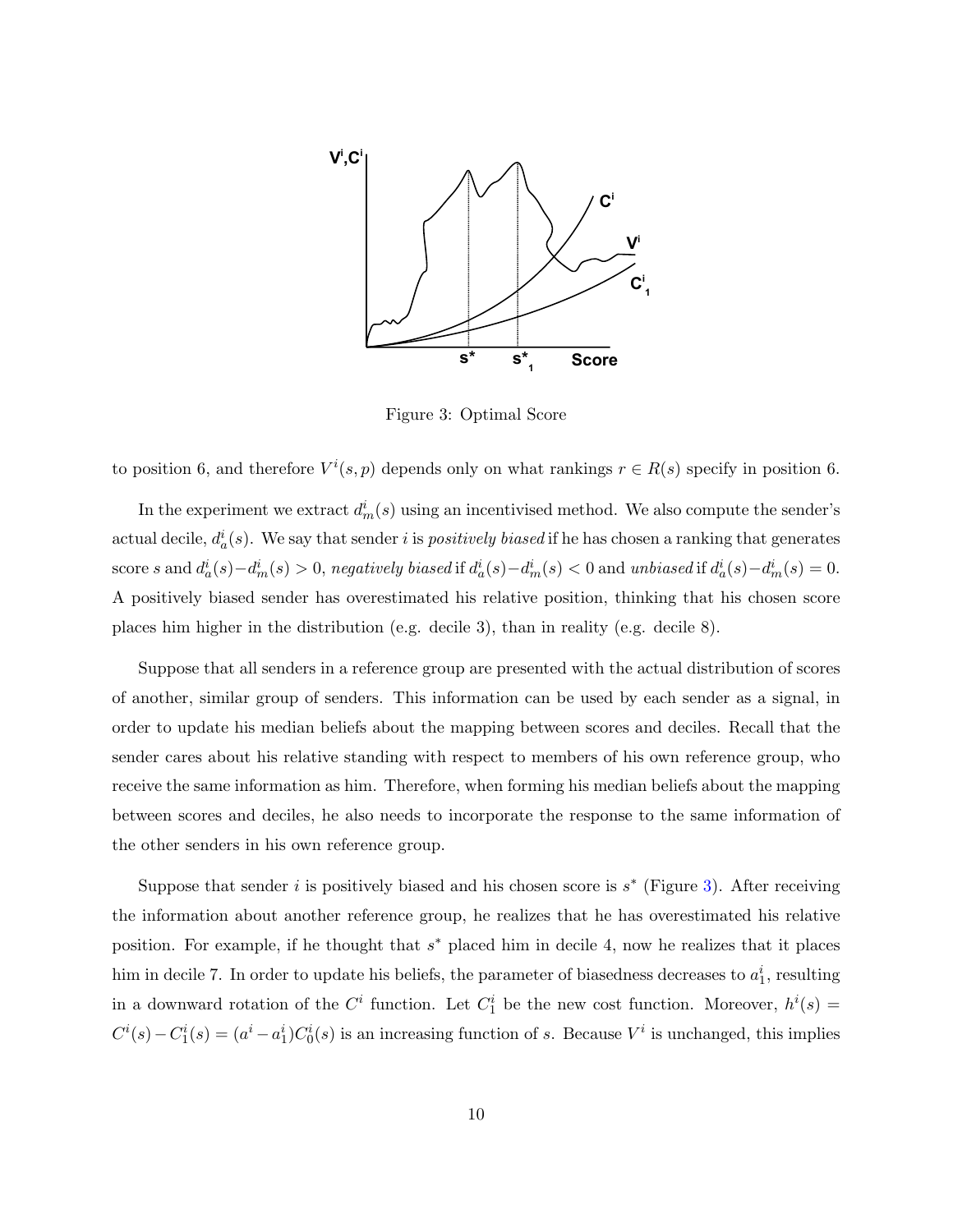that sender i will weakly increase his score.<sup>[11](#page-13-0)</sup> A similar argument shows that if the sender is negatively biased, he will weakly decrease his score.

The change in score described above does not take into account that other senders will also change their score, after receiving the same information. If sender i can formulate second order beliefs, he will realize that each positively biased sender will weakly increase his score, whereas each negatively biased sender will weakly decrease his score. If sender i believes that the positively biased senders are more than the negatively biased ones (as we find in the control group), then  $a_1^i$  will decrease further, implying that the cost function will rotate downwards again and i will choose an even higher score. Increasingly sophisticated senders can compute higher order beliefs. We reach an equilibrium if all agents are unbiased when presented with the distribution of scores of all other senders.

In the argument above we implicitly assume that information about the scores does not change the beliefs p or the functional form  $V^i(s, p)$ . Hence, the first component of  $U^i$  does not change. There are two reasons why we make such an assumption. The first is that the senders choose their score before learning the response of the receivers, and they only play the game once. Hence, the score distribution of other senders does not convey any information about how to better play the game.

The second reason is that even if a sender wanted to use the distribution of scores in order to extract the beliefs of the other senders and update his own beliefs, this is almost impossible. The reason is that each score corresponds to many rankings, consistent with very diverse beliefs p. For example, a score of 5 or 6 can be generated by rankings which are optimal for a self-interested sender who does not care about his relative position and attaches probability 1 to the receiver picking position x, where  $x = 1, \ldots, 6$ . That is, degenerate beliefs about all possible positions are consistent with a score of 5 or 6. A score of 7 is consistent with position  $x = 1, \ldots, 5$ , a score of 8 is consistent with position  $x = 1, \ldots, 4$ , and so on. If we allow for mixed beliefs, risk aversion or concern for relative standing, then each belief  $p$  is consistent with many more scores. Hence, knowing someone's score cannot help discovering his beliefs p.

This can be contrasted with the setting of [Gneezy](#page-24-0) [\(2005\)](#page-24-0), where knowing a sender's action (lie or not lie) with the above characteristics implies knowing his beliefs  $p$ . That is, providing

<span id="page-13-0"></span><sup>&</sup>lt;sup>11</sup>Recall that at s<sup>\*</sup> we have the highest difference between  $V^i$  and  $C^i$ . Because the difference between  $C^i$  and  $C^i$ is increasing with s, it must be that the highest difference between  $V^i$  and  $C_1^i$  must be at  $s_1^* \geq s^*$ .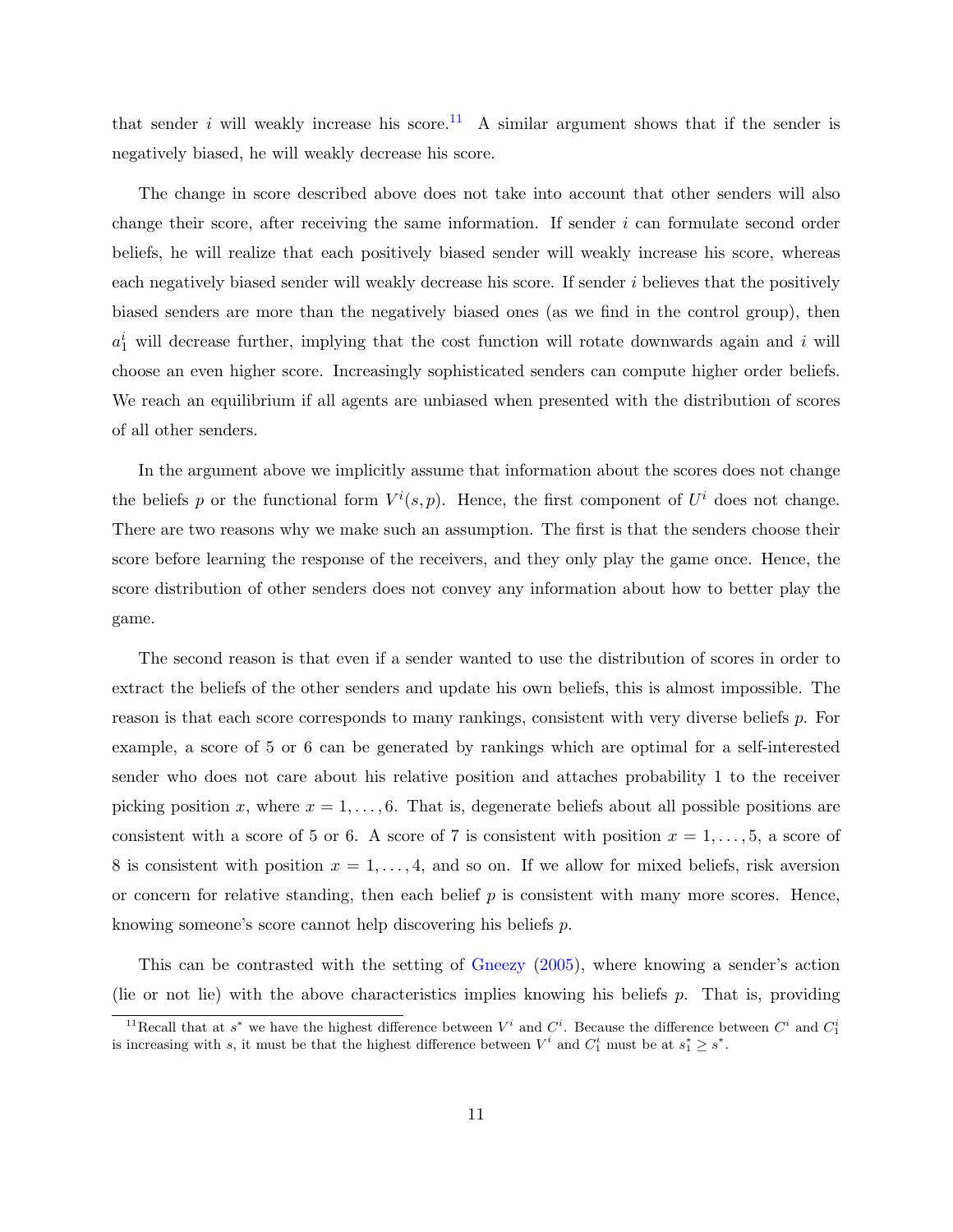information about the behavior of other senders may transmit information about what their beliefs are, and hence influence the sender's decision, even if he does not care of the deception of others. In the current setting this way of transmitting information about beliefs is excluded.

We say that a group of senders is positively biased if the majority of senders are positively biased and the average absolute value of biasedness is the same across the negative and the positively biased senders.<sup>[12](#page-14-0)</sup> The definition of a negatively biased group is similar. We treat positively and negatively biased senders symmetrically. In particular, we assume that two senders who are identical in everything except that one is positively and the other is negatively biased (but the absolute value of their biasedness is the same) will correct their score by the same amount in absolute values. We are now ready to formulate our hypotheses.

Hypothesis 1. Suppose that we present the distribution of scores of a group of senders to another group whose members have not made their choice yet. If the group is positively biased, then average cheating will increase, when compared to an otherwise identical group, where this information is not presented. If the group is negatively biased, then average cheating will decrease.

For our next hypothesis, we assume that the difference between actual and perceived decile is monotonic in score. That is, if  $s > s'$  then  $d_a^i(s) - d_m^i(s) \leq d_a^i(s') - d_m^i(s')$ . We say that sender i is more positively biased than sender j if i has chosen a ranking with score  $s^i$ , j has chosen a ranking with score  $s^j$  and  $d_a^i(s^i) - d_m^i(s^i) > d_a^j(s^j) - d_m^j(s^j)$ .

Suppose that two senders have the same beliefs  $p$ , instantaneous utility  $u$  and intrinsic cost of being in a decile,  $C_0$ , but i is more positively biased than j. We will show that  $s^i \leq s^j$ . Suppose by contradiction that  $s^i > s^j$ . Because the difference between actual and perceived decile is monotonic in score, we have  $d_a^i(s^j) - d_m^i(s^j) \geq d_a^i(s^i) - d_m^i(s^i)$ , which implies that  $d_a^i(s^j) - d_m^i(s^j) >$  $d_a^j(s^j) - d_m^j(s^j)$ . Ignoring tie breakings, having the same score will generate the same actual decile, hence  $d_a^i(s^j) = d_a^j(s^j)$ .<sup>[13](#page-14-1)</sup> This implies that  $d_m^i(s^j) < d_m^j(s^j)$ , therefore  $a^i > a^j$ , as i overestimates the decile generated by score  $s^j$ , relative to j. But this means that  $C^i$  is obtained by rotating  $C^j$ to the left and, using the same argument as in Hypothesis 1, we have  $s^i \leq s^j$ , a contradiction. Therefore, if i is more positively biased than j then  $s^i \leq s^j$ . We formulate our hypothesis below.

Hypothesis 2. There is a negative association between bias and deception score. Moreover, positively biased senders have a lower average score than negatively biased senders.

<span id="page-14-1"></span><span id="page-14-0"></span> $12$ This is in fact what we find in the experimental data reported below.

 $13$ Note that in this general model we have assumed a compact interval of scores  $[0, 9]$ , so the probability of two agents have exactly the same score is zero.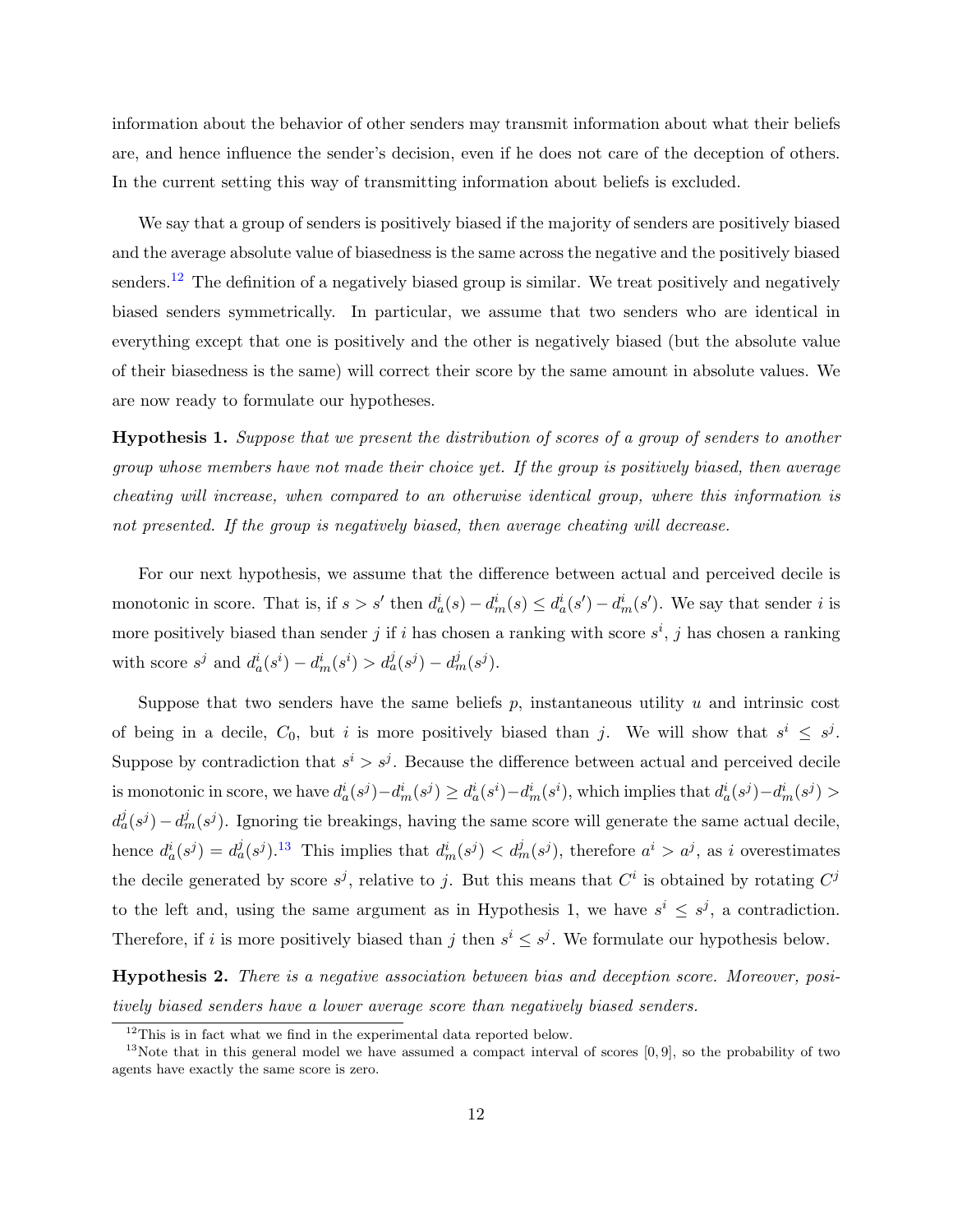#### 2.4 Treatments

In addition to the control, our experimental design involves three treatments. In all treatments, subjects play the same sender-receiver game, with the only difference that we present some additional information to the senders, before they submit their own ranking of the outcomes. Moreover, we tell them that we have communicated this information to all other senders taking part in this treatment. Therefore, this information is common knowledge.

In the first treatment, which we refer to as the *Score* treatment, we show them the distribution of the scores from the control group. In particular, we tell subjects what proportion of the control group chose a score of 0, what proportion chose a score of 1 and so on. In a second treatment, that we refer to as the *Mean* treatment, we only show them the mean of the distribution of scores of the control group. Finally, in the third treatment that we term Tails treatment, we show them the percentage of participants choosing score 0 and the percentage of participants choosing score 9, in the control group. The aim of these last two treatments is to decompose the information about the distribution of cheating score, in order to understand which pieces of information are more relevant to the subjects.

#### 2.5 Procedures

The experiment was conducted online with University of Southampton students in the fall of 2012 and winter of 2013. Participants were recruited through email announcements. Participants who expressed interest in the experiment received login information (username, password and url). All further experimental instructions, to be found in the appendix, were provided to participants upon login into the experimental website. The experiment lasted 20-25 minutes and participants were paid a participation fee of £3 and had the opportunity to earn additional money. Total average payment was £9.25. Payments were carried out in cash by a research assistant.

A total of 432 participants (403 senders and 29 receivers) of diverse academic backgrounds participated,<sup>[14](#page-15-0)</sup> with the sample being balanced in the gender dimension (51\%) males and 49\% females). The distribution of participants across treatments is as follows: 105 in the control, 100 in the Score treatment, 99 in the Mean treatment and 99 in the Tails treatment.

<span id="page-15-0"></span><sup>14</sup>34% study Economics or Management.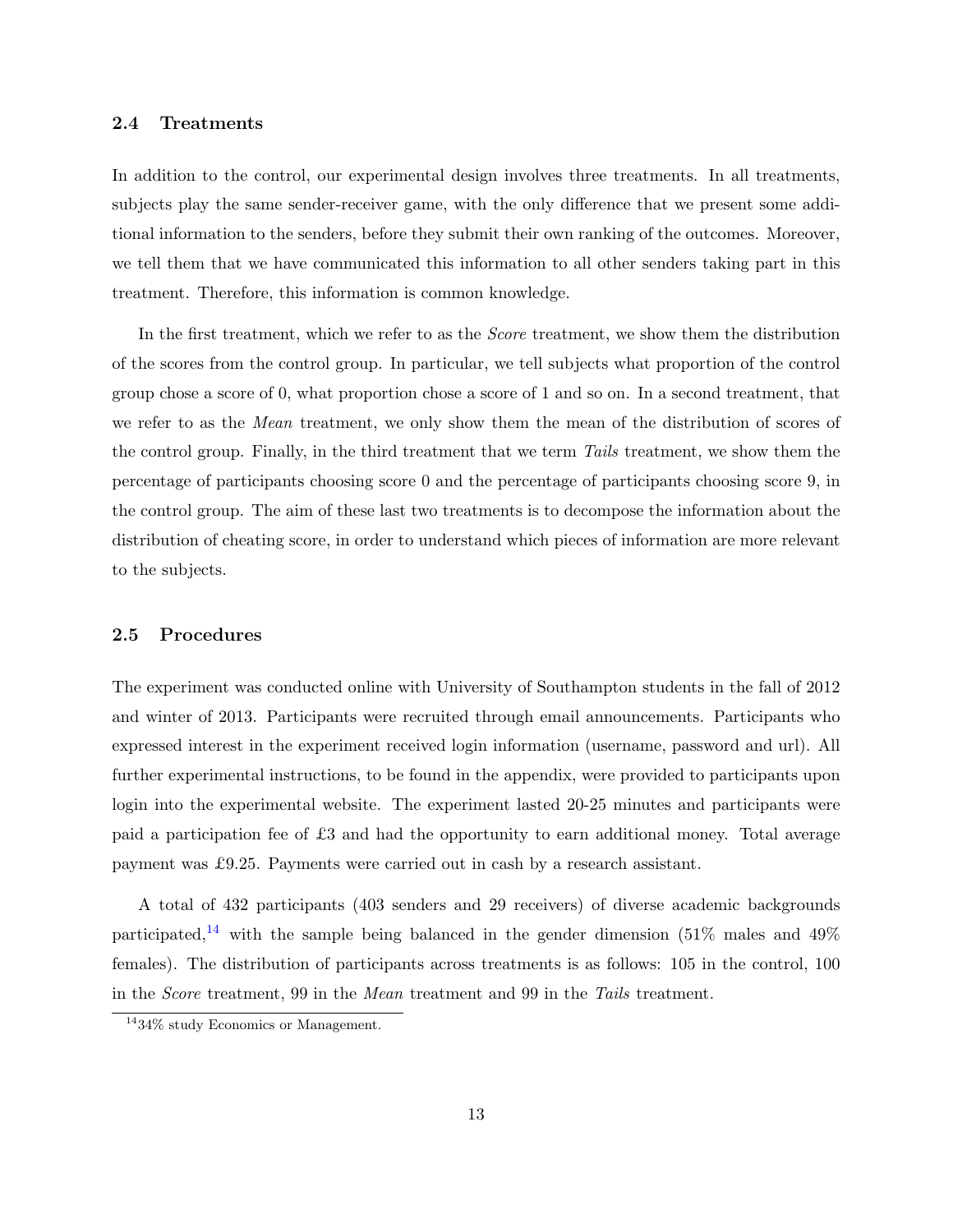<span id="page-16-1"></span>

Figure 4: Probability Distribution Function

## <span id="page-16-0"></span>3 Results

#### 3.1 Main Results

We begin the presentation of our experimental results by discussing the behavior of senders in the first stage of the experiment. Figure [4](#page-16-1) illustrates the probability distribution of the deception score separately for the control and the Score treatment. We find that in the control condition the highest score (9) is the most popular choice as it is chosen by roughly 20% of subjects. Each of the numbers between 5 and 8 are chosen by at least 10% of subjects, while it is perhaps remarkable that almost 7% of subjects chose the truthful ranking which yields a score of  $0.15$  $0.15$  When we turn attention to the Score treatment, we see a noticeable shift of weight toward the highest scores 8 and 9 which combined are now chosen by almost half of the subjects (as opposed to 30% in the control).

We next consider the degree of biasedness of the senders. The results are summarized in Table [1.](#page-17-0) Recall from section [2.3](#page-9-0) that we define a sender's bias to be the difference between the actual decile

<span id="page-16-2"></span><sup>15</sup>Almost 70% of receivers chose an action ranked in top 3 by a sender. In particular, 34.5% chose the highest ranked action, 24.1% the second highest, 10.3% the third highest, 17.2% the fourth highest, 3.5% the fifth and finally 10.3% the sixth highest.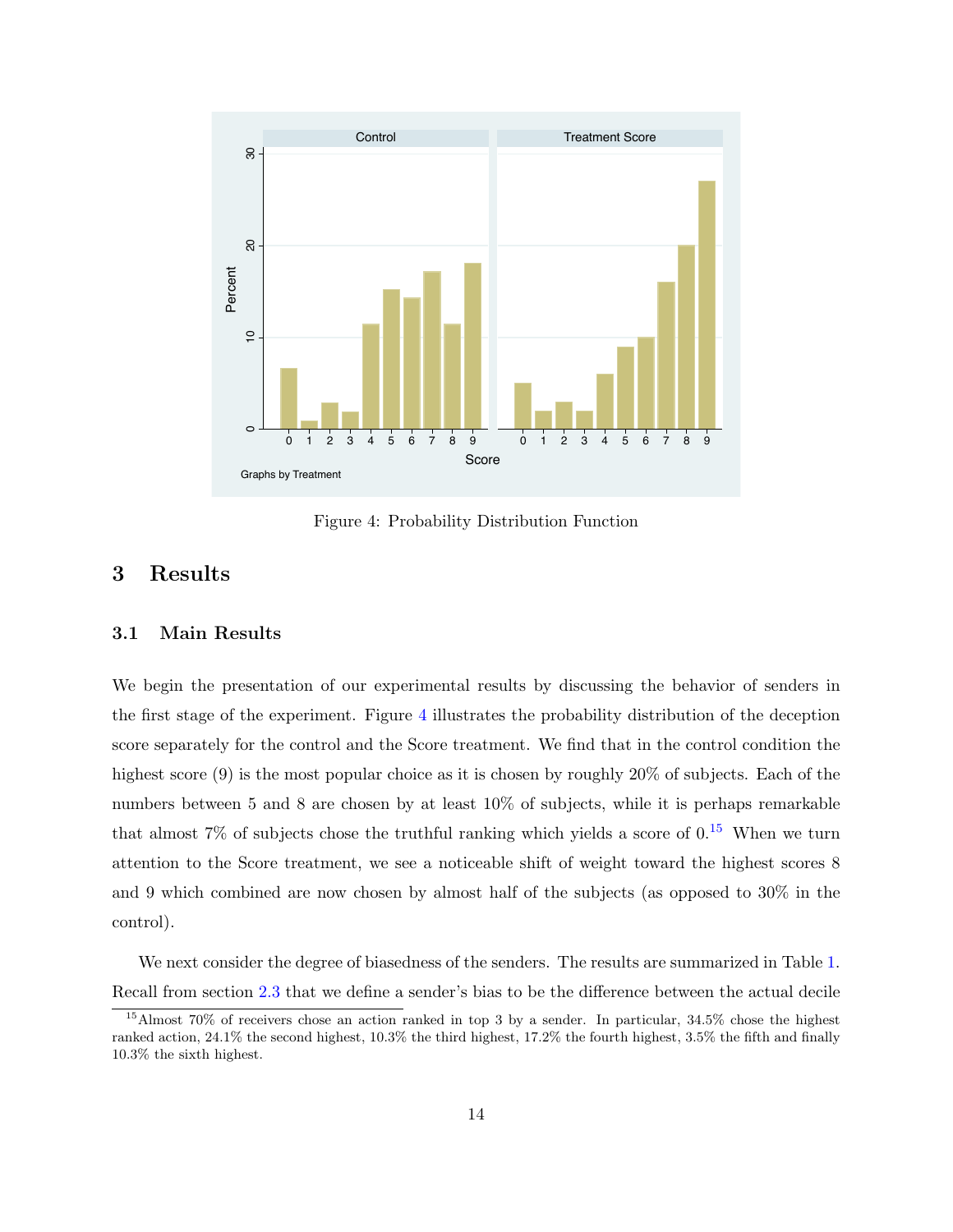of the chosen score and the perceived decile, which we deduce in stage 2 of the experiment.<sup>[16](#page-17-1)</sup> Note that as we do not deduce where exactly in deciles 4-7 a subject belongs to we apply the following assignment protocol for subjects whose perceived decile is between 4 and 7: we assign zero bias if their actual decile also lies in the interval 4-7; when the actual decile is less than 4 we assign the difference between actual and 4; when the actual is greater than 7 we assign the difference between actual and 7.[17](#page-17-2)

As can be seen in Table [1](#page-17-0) for the control group, there are more positively than negatively biased subjects. In particular, 46 subjects (43.8%) are positively biased, whereas 33 are negatively biased (31.4%). The average bias, across all subjects in the control group, is 0.2. Moreover, in absolute value the biasedness of the positively biased is statistically indistinguishable from those that are negatively biased (Mann-Whitney two-sided test; p-value=0.26). Therefore, the control group fits the definition of a positively biased group, as defined above.

<span id="page-17-0"></span>

|                   | Control |      |                    |       | Score Treatment |            |  |
|-------------------|---------|------|--------------------|-------|-----------------|------------|--|
|                   | Freq.   |      | Percent Mean Score | Freq. | Percent         | Mean Score |  |
| Negatively Biased | 33      | 31.4 | 7.5                | 25    | 25              | 8.3        |  |
| Unbiased          | 26      | 24.8 | 5.9                | 23    | 23              | 5.9        |  |
| Positively Biased | 46      | 43.8 | 4.8                | 52    | 52              | 6.1        |  |
| All               | 105     |      | 5.9                | 100   |                 | 6.6        |  |

Table 1: Summary Statistics: Bias and Deception Score

We are now ready to examine whether *Hypothesis 1* holds. According to it we expect that since the control is positively biased the average score in the Score treatment will be higher than in the control group. A Mann-Whitney test indicates significant difference in the distribution of scores between the control and the Score treatment  $(p=0.024, w\text{e}-s\text{.})$ . This is confirmed by regression analysis reported in Table [2.](#page-18-0) In particular, in columns (1) and (2) we report OLS regressions of the deception score on a dummy for being in the Score treatment with and without a control for gender. We find that the mean deception score in the control group is 5.94, whereas

<span id="page-17-1"></span> $16$ In order to determine the actual deciles, we ranked all senders according to their score, breaking ties by randomizing. We then assigned decile 1 to the top 10%, and similarly for the rest.

<span id="page-17-2"></span> $17$ We also tried an alternative assignment protocol, whereby we assigned the midpoint 5.5 to those whose perceived decile is between 4 and 7. We then took differences between their actual decile and 5.5. This protocol produces a more positive bias.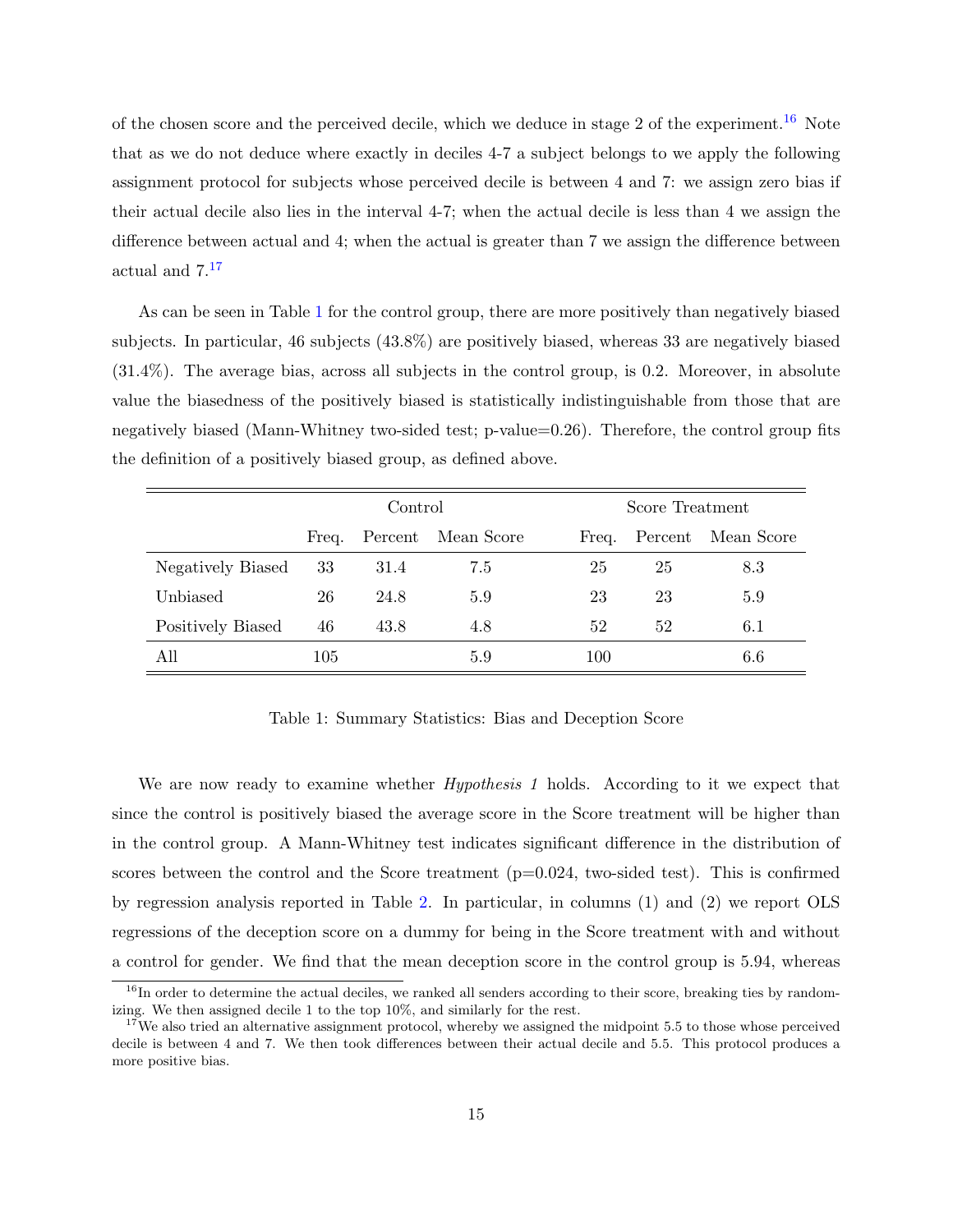<span id="page-18-0"></span>in the Score treatment the mean deception score is significantly higher by 11%. Columns (4) and (5) report OLS regressions of the probability of selecting a score greater than 6. These regressions also indicate that subjects in the Score treatment are more likely to choose a deception score that is higher than 6.

 $\frac{1}{2}$ 

|             | Deception Score |            |             |           | Score $\geq 6$ |
|-------------|-----------------|------------|-------------|-----------|----------------|
|             | (1)             | (2)        | (3)         | (4)       | (5)            |
| Constant    | $5.943***$      | $5.656***$ | $6.014***$  | $0.61***$ | $0.576***$     |
|             | (0.24)          | (0.30)     | (0.21)      | (0.05)    | (0.05)         |
| Score       | $0.637*$        | $0.686*$   | $0.711**$   | $0.12*$   | $0.126*$       |
|             | (0.35)          | (0.35)     | (0.32)      | (0.065)   | (0.045)        |
| Female      |                 | 0.579      |             |           | 0.067          |
|             |                 | (0.36)     |             |           | (0.065)        |
| <b>Bias</b> |                 |            | $-0.354***$ |           |                |
|             |                 |            | (0.03)      |           |                |
| Obs.        |                 |            | 205         |           |                |

Notes: \*,\*\* and \*\*\* denote, respectively, significance at the 10%, 5% and 1% levels. Heteroskedasticity-robust standard errors are in parentheses.

#### Table 2: OLS regressions.

The difference can also be seen in Figure [5](#page-19-0) which shows that the cumulative distribution function of the Score treatment first order stochastically dominates that of the control.

We next examine whether *Hypothesis* 2 holds in our data. A first confirmation of this hypothesis is provided in column (3) of Table [2,](#page-18-0) which indicates that there is a negative and significant association between the deception score chosen and bias. This can be further seen by comparing the distribution of scores of positively biased subjects to that of negatively biased (averages are displayed in Table [1\)](#page-17-0). A Mann-Whitney test strongly rejects equality for both the control and Score treatment.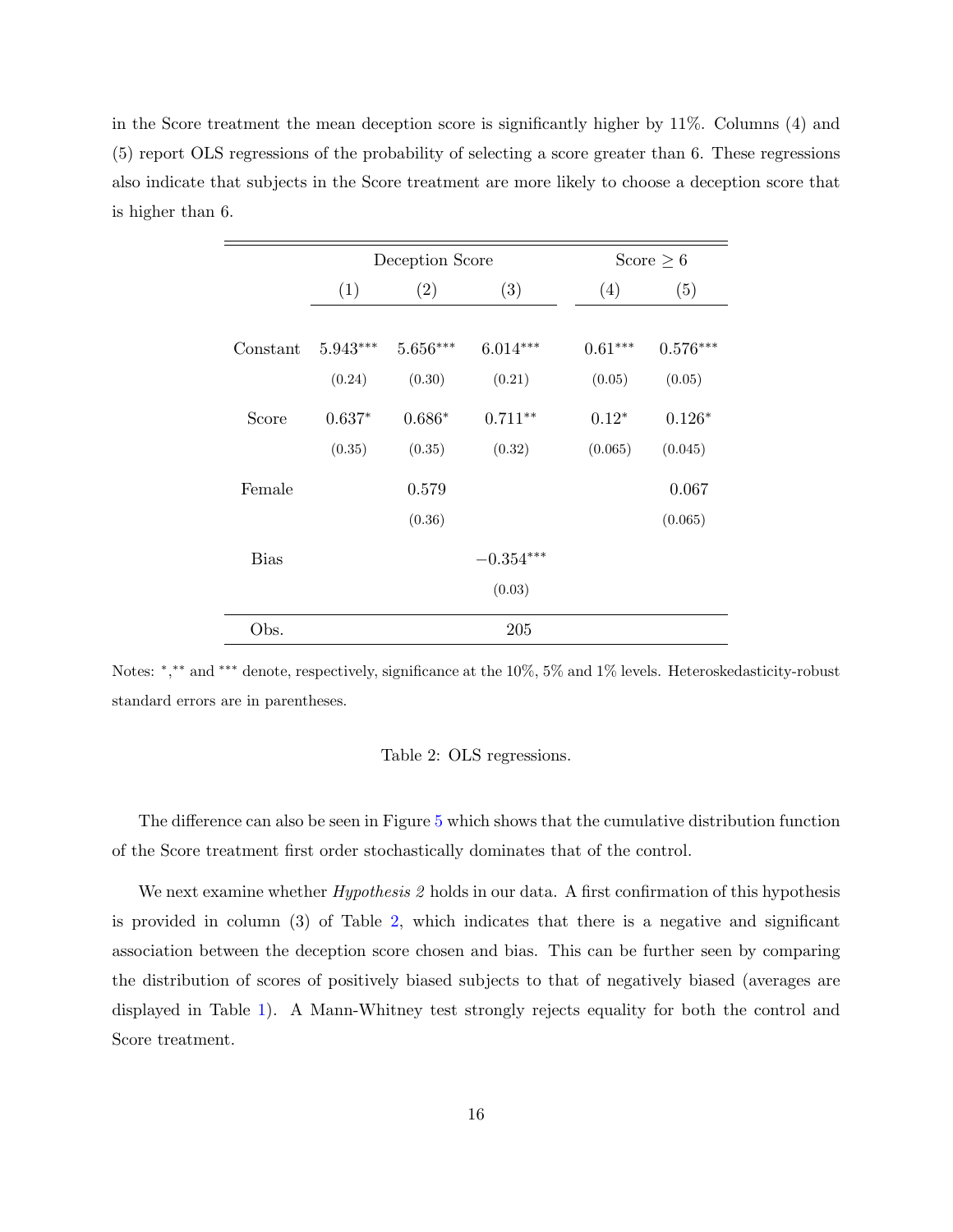<span id="page-19-0"></span>

Figure 5: Cumulative Distribution Function

### 3.2 Additional Results

In this subsection we present some results from the two auxiliary treatments Mean and Tails. In Table [3](#page-20-0) we present regressions of score in columns (1) and (2) and of the probability of selecting a score greater than 6. In all cases, we see no evidence of an effect of having seen the mean score or the tails of the score distribution of the control. This is corroborated by a Mann-Whitney test (p-value=0.11 and 0.71, respectively, for pairwise comparison between control and Mean treatment and control and Tails treatment).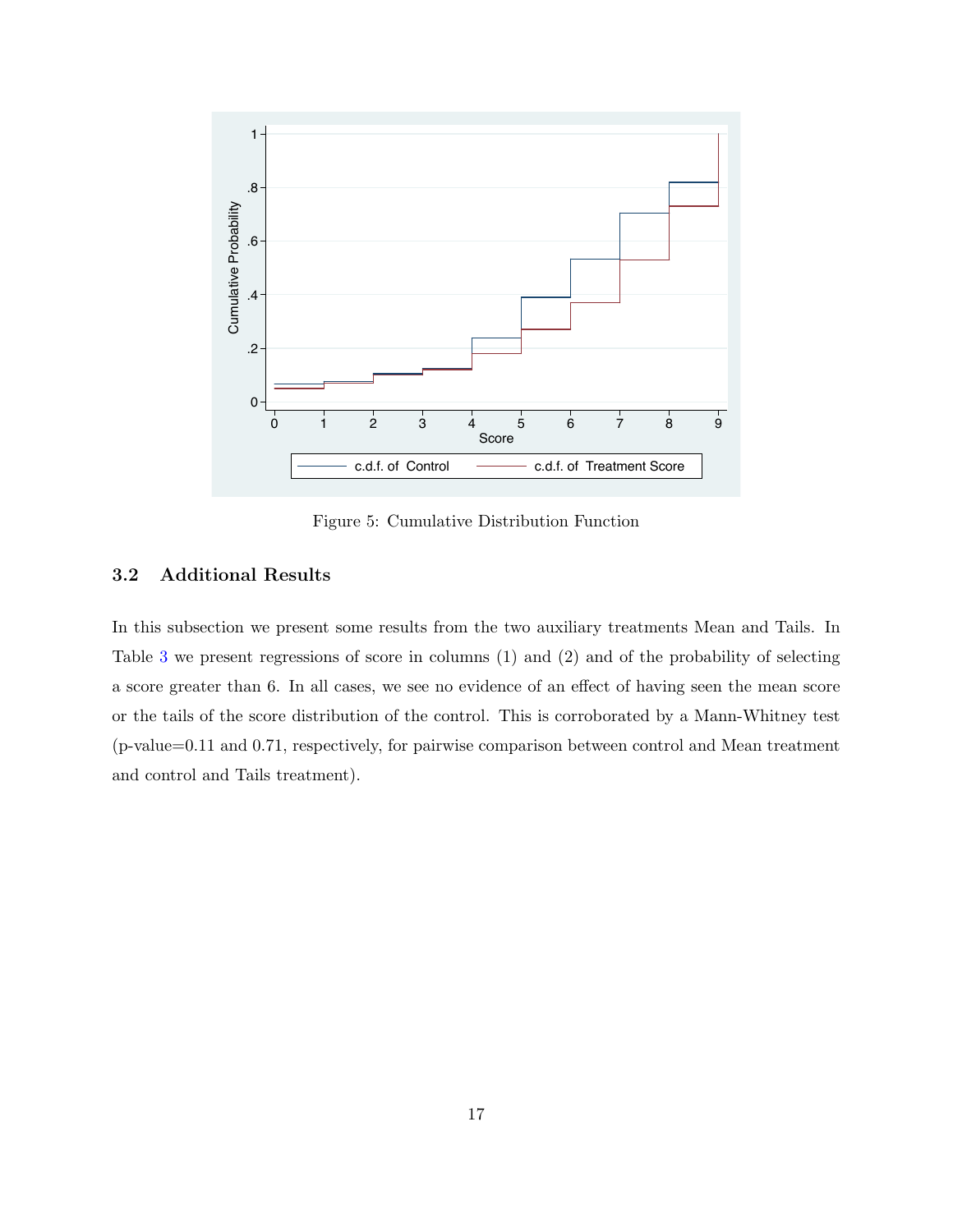<span id="page-20-0"></span>

|          |            | Deception Score | Score $\geq 6$ |            |
|----------|------------|-----------------|----------------|------------|
|          | (1)        | (2)             | (3)            | (4)        |
|          |            |                 |                |            |
| Constant | $5.943***$ | $5.869***$      | $0.61***$      | $0.624***$ |
|          | (0.24)     | (0.28)          | (0.05)         | (0.06)     |
| Mean     | 0.491      | 0.480           | 0.087          | 0.085      |
|          | (0.34)     | (0.35)          | (0.07)         | (0.07)     |
| Tails    | 0.047      | 0.040           | 0.047          | 0.049      |
|          | (0.36)     | (0.36)          | (0.07)         | (0.07)     |
| Female   |            | 0.149           |                | $-0.030$   |
|          |            | (0.29)          |                | (0.06)     |
| Obs.     |            |                 | 303            |            |

Notes: \*,\*\* and \*\*\* denote, respectively, significance at the 10%, 5% and 1% levels. Heteroskedasticity-robust standard errors are in parentheses.

Table 3: OLS regressions: Treatments Mean and Tails.

It is important to note that these auxiliary results are consistent with our theory of concern for relative standing influencing deception. Observing the mean of the control distribution does not alter one's perception of his relative standing. Hence, we do not expect that the mean deception score of those in the Mean treatment will be different from that of the control. The same is true if one observes the percentage of participants choosing score 0 or score 9. This information can be used to calculate the score of those in the top decile 1 and in the bottom decile 10. However, if a subject's median decile is not one of these two deciles, then this information will not change his perception and therefore his score will stay the same. Therefore, on the aggregate, we should not expect a significant difference in the average mean score of those in the Tails treatment and the control.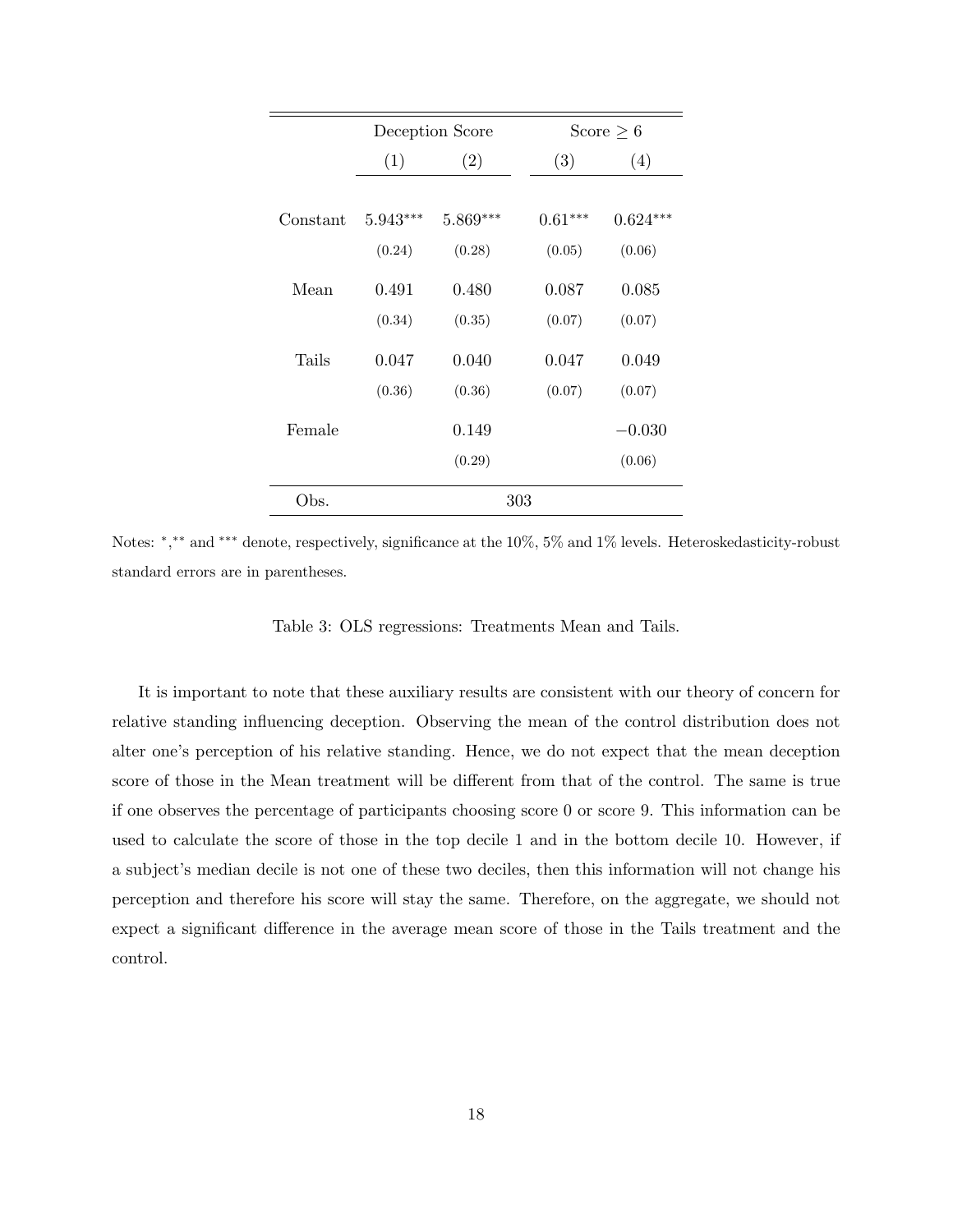#### 3.3 Discussion

In this section, we make three points regarding our experimental findings. First, the fact that there are differences in deception when subjects receive information regarding the whole distribution as opposed to only the average or the tails suggests that we do not just find that informing people that there is more deception than they thought leads them to deceive more. The experimental results indicate that what matters is information regarding their relative deception, which is only revealed in the score treatment.

Second, a few recent experimental studies in economics and social psychology [\(Innes and Mitra,](#page-25-5) [2012;](#page-25-5) [Gino et al.,](#page-24-9) [2009;](#page-24-9) [Fosgaard et al.,](#page-24-10) [2013;](#page-24-10) [Gino et al.,](#page-24-11) [2013\)](#page-24-11) have demonstrated that exposure to other people's deception can influence one's own deceptive behavior, due to concerns for social conformity [\(Cialdini and Goldstein,](#page-23-10) [2004;](#page-23-10) [Ayal and Gino,](#page-23-11) [2011\)](#page-23-11). Our evidence also suggests that social conformity is present. Our contribution is to illustrate the relevance of a specific type of social conformity. In particular, our mechanism suggests that each subject conforms to the cheating exhibited by the peers closest to him in the distribution, and not necessarily to the prevalent behavior in the group. In other words, social conformity occurs with respect to a sub-group, defined by one's preferred position in the deception distribution.

Finally, as discussed in the introduction and in section [2.3,](#page-9-0) providing information about the cheating of others may not only change one's perception of his relative standing, but also update his beliefs  $p$  about other parameters of the game. In that case, change in the cheating behavior cannot be solely attributed to a concern for relative standing, as the two effects are confounded. For example, information about the deception scores of others may reveal what are their beliefs regarding what the receivers will do, which could be used by the senders of the treatment group in order to update their own beliefs. We believe this is unlikely to be driving behavior in our experiment for two reasons. First, the senders of the control group play the game only once and we record their cheating score before they learn their payoff. Hence, their choice is not the outcome of experience play. Second, we specifically designed the game in a way such that each cheating score is associated with many different rankings of the possible distributions of the £10. Therefore, each score is consistent with many different beliefs of the sender about what the receiver will do. This means that receiving information about the cheating score of a sender does not reveal what his beliefs are about what the receiver will do.<sup>[18](#page-21-0)</sup> This is to be contrasted with the setting in [Gneezy](#page-24-0)

<span id="page-21-0"></span><sup>18</sup>We elaborated on this argument in section [2.3.](#page-9-0)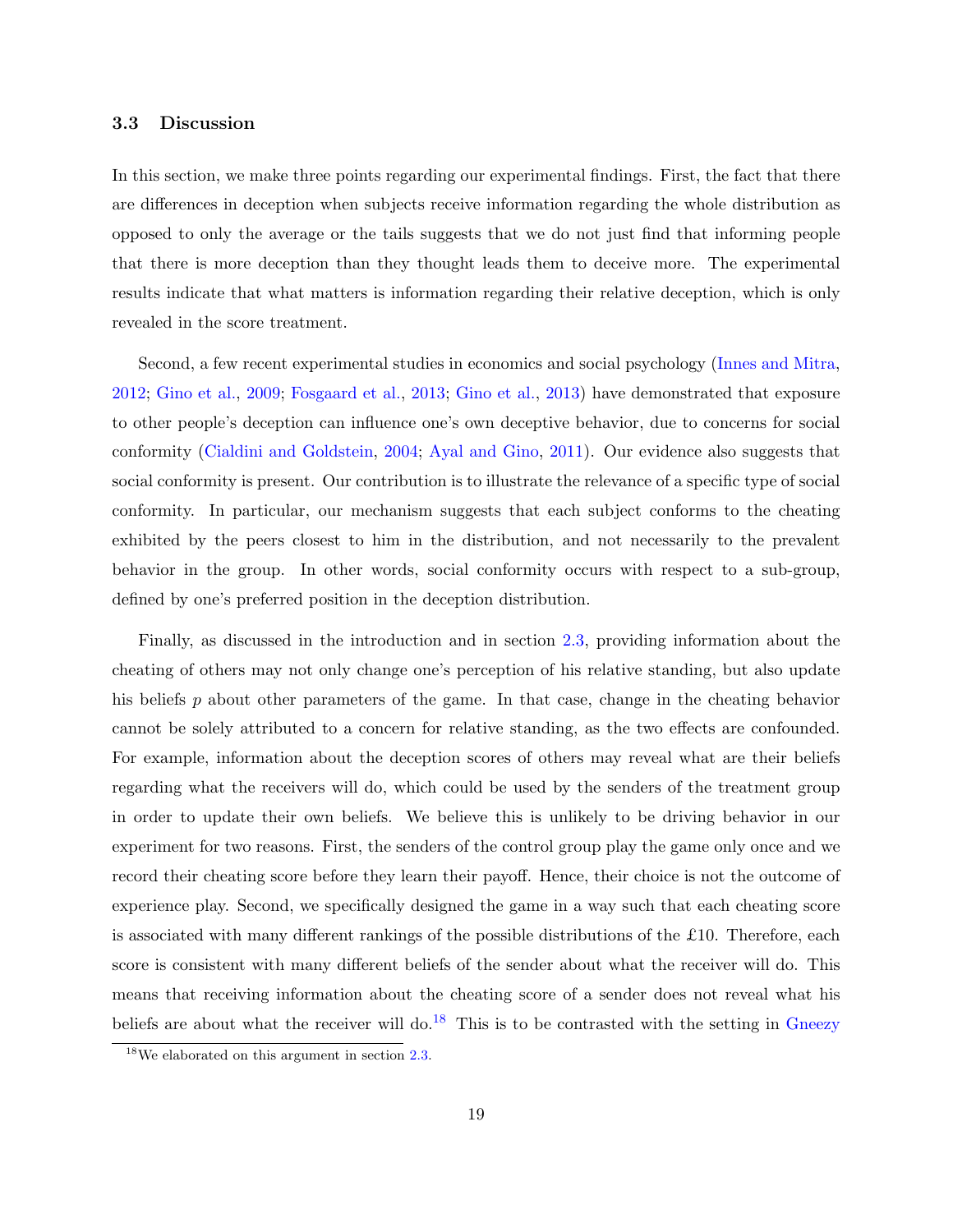[\(2005\)](#page-24-0) and subsequent papers, where there are only two actions (cheat or no cheat), so providing information about the choice of a sender can reveal what his beliefs are as well.

## <span id="page-22-0"></span>4 Conclusion

In this paper, we investigate whether individuals have a cost of lying that is a function of their relative standing in the deception distribution of their peer group. By incorporating concern for relative standing into a model of deception we show that releasing information about the deception of peers to a positively biased group will increase deception. Being positively biased means overestimating your cost of deception. Therefore, receiving information will correct this overestimation and lead to more cheating. Moreover, being more positively biased means that you cheat less. We confirm both of these hypotheses. Indeed, a treatment group that received information about the deception of the control group, displayed statistically significant higher cheating. Moreover, we found that, within a group, being more positively biased was associated with less cheating.

An area where our findings may have interesting policy implications is tax compliance. For instance, according to [Leicester et al.](#page-25-8) [\(2012\)](#page-25-8), in the UK, the gap between collected tax revenues and those that were due based on tax law was almost 8 per cent, or around £35 billion, in 2009- 10. In other countries the tax gap can be higher. [Leicester et al.](#page-25-8) [\(2012\)](#page-25-8) cites several behavioral elements that are relevant for tax compliance, such as, overestimation of the likelihood of detection, tax complexity, or social factors, such as information about whether others pay their taxes (see also the recent evidence on this reported in [Hallsworth et al.](#page-24-12) [\(2014\)](#page-24-12)). The message of this paper is that information about tax compliance of others can either increase or decrease tax compliance, depending on whether the target group is positively or negatively biased. Therefore, before releasing such information, one should first estimate the biasedness of the group.

Finally, having established that biased beliefs about one's relative standing influences cheating, an interesting question that arises is how to model the formation of biased beliefs and, more importantly, how these beliefs are updated with the arrival of new information. Since all peers in the group will change their beliefs and their actions in response to the new information, a proper model has to take into account how higher order beliefs are formulated. We leave these questions for future research.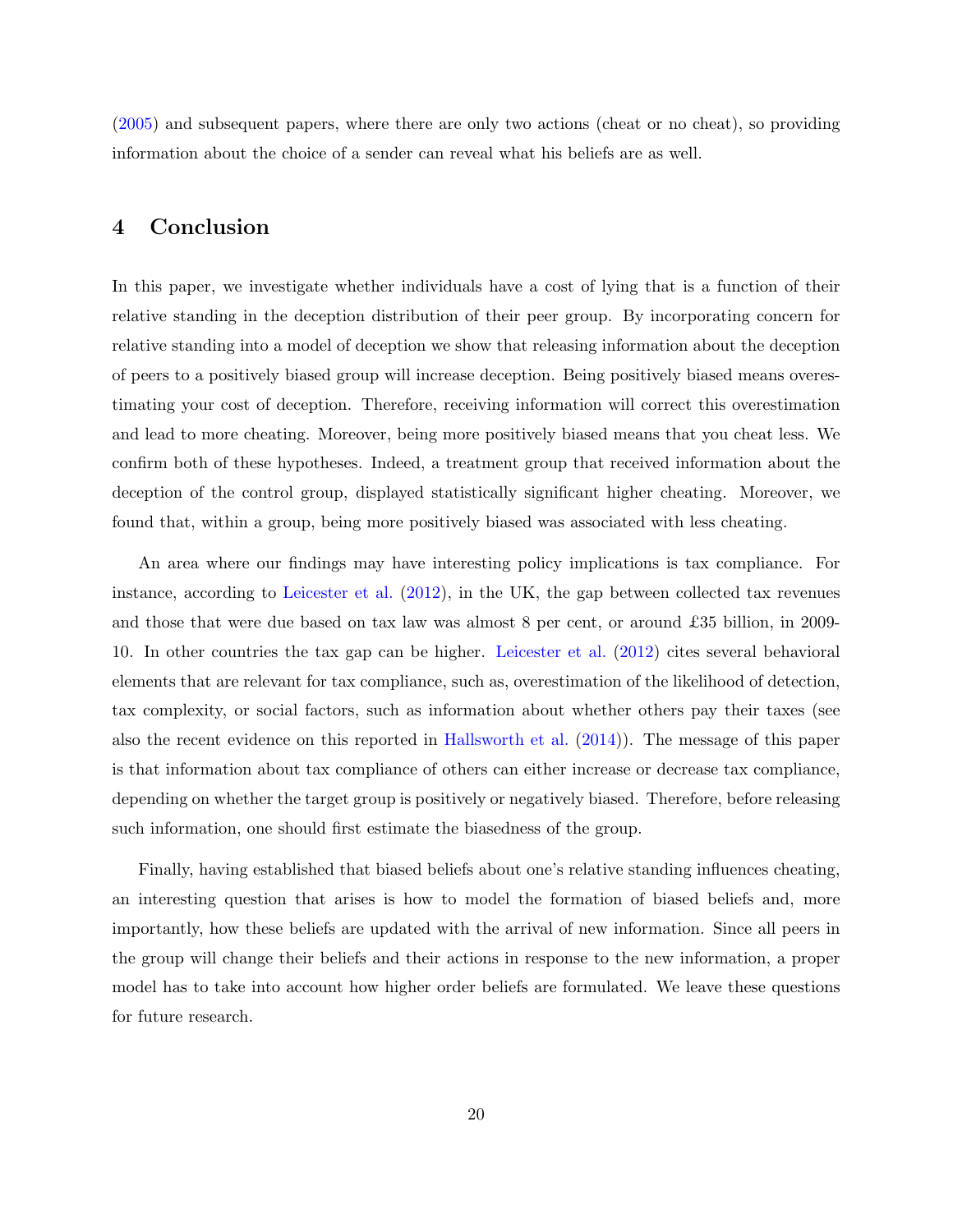## References

- <span id="page-23-0"></span>Abeler, J., Becker, A., and Falk, A. (2012). Truth-telling: A representative assessment. IZA Discussion Paper
- <span id="page-23-3"></span>Angelova, V. and Regner, T. (2013). Do voluntary payments to advisors improve the quality of financial advice? An experimental deception game. Journal of Economic Behavior  $\mathcal{C}$ Organization, 93: 205 – 218
- <span id="page-23-11"></span>Ayal, S. and Gino, F. (2011). Honest rationales for dishonest behavior. In M. Mikulincer and P.R. Shaver, editors, The Social Psychology of Morality: Exploring the Causes of Good and Evil, chapter 8, 149–166. American Psychological Association, Washington, DC
- <span id="page-23-6"></span>Behnk, S., Barreda-Tarrazona, I., and Garcia-Gallego, A. (2014). The role of ex post transparency in information transmission - An experiment. Journal of Economic Behavior  $\mathcal{C}$ *Organization*, 101:  $45 - 64$
- <span id="page-23-9"></span>Benoît, J.P. and Dubra, J. (2011). Apparent overconfidence. *Econometrica*, 79(5): 1591–1625
- <span id="page-23-4"></span>Cappelen, A.W., Sorensen, E.O., and Tungodden, B. (2013). When do we lie? Journal of Economic Behavior & Organization, 93:  $258 - 265$
- <span id="page-23-2"></span>Childs, J. (2012). Gender differences in lying. Economics Letters, 114(2): 147 – 149
- <span id="page-23-10"></span>Cialdini, R.B. and Goldstein, N.J. (2004). Social influence: Compliance and conformity. Annual Review of Psychology, 5: 591–621
- <span id="page-23-8"></span>Clark, A.E., Frijters, P., and Shields, M.A. (2008). Relative income, happiness, and utility: An explanation for the Easterlin paradox and other puzzles. Journal of Economic Literature, 46(1): 95–144
- <span id="page-23-5"></span>Danilov, A., Biemann, T., Kring, T., and Sliwka, D. (2013). The dark side of team incentives: Experimental evidence on advice quality from financial service professionals. Journal of Economic Behavior  $\mathcal B$  Organization, 93: 266 – 272
- <span id="page-23-1"></span>Dreber, A. and Johannesson, M. (2008). Gender differences in deception. Economics Letters, 99(1): 197–199
- <span id="page-23-7"></span>Duesenberry, J. (1949). *Income, saving, and the theory of consumer behavior*. Harvard economic studies. Harvard University Press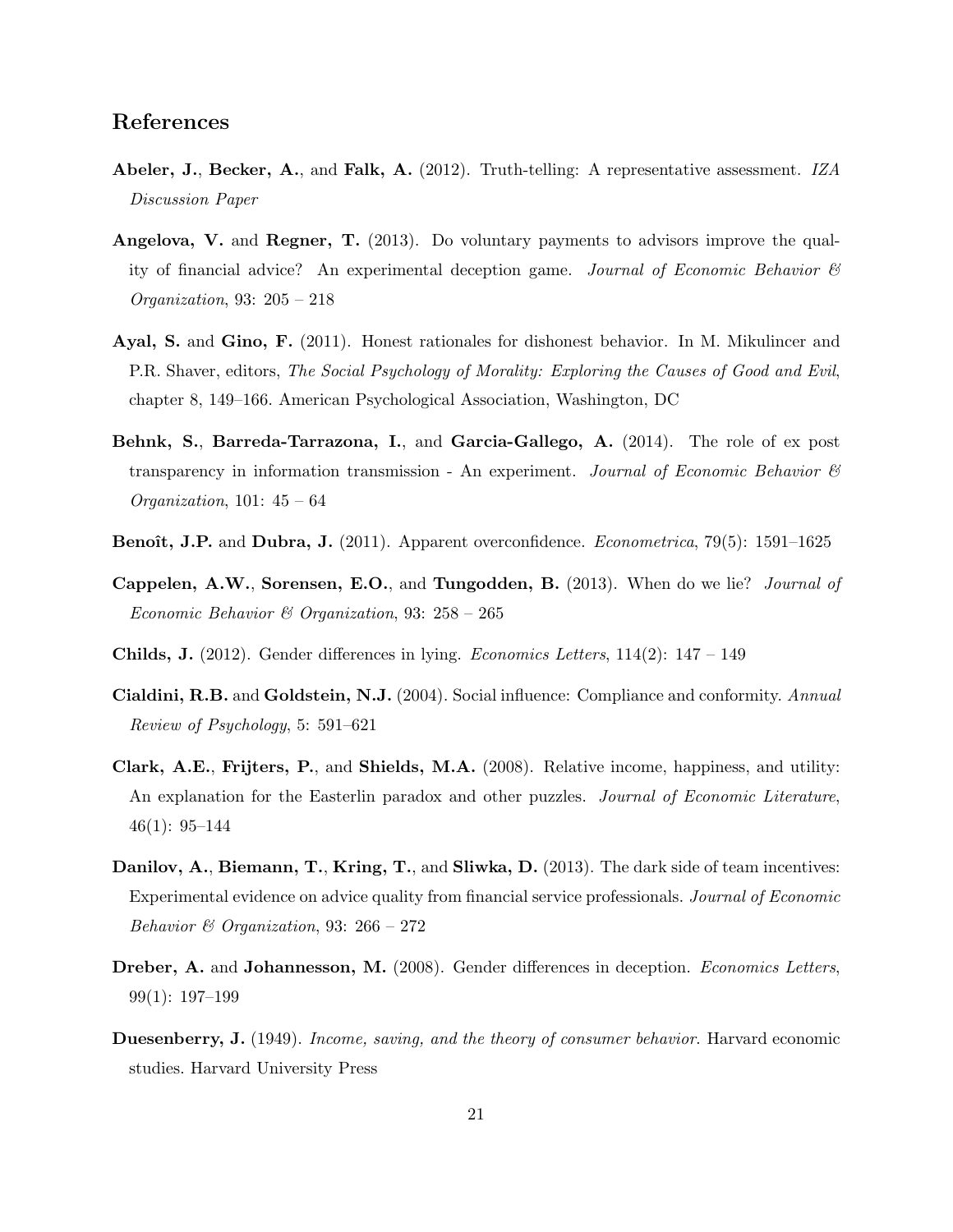- <span id="page-24-3"></span>Ellingsen, T., Johannesson, M., Lilja, J., and Zetterqvist, H. (2009). Trust and truth. Economic Journal, 119(534): 252–276
- <span id="page-24-5"></span>Erat, S. and Gneezy, U. (2012). White lies. Management Science, 58(4): 723–733
- <span id="page-24-6"></span>Fischbacher, U. and Follmi-Heusi, F. (2013). Lies in disguise - An experimental study on cheating. Journal of the European Economic Association, 11(3): 525–547
- <span id="page-24-7"></span>Fortin, B., Lacroix, G., and Villeval, M.C. (2007). Tax evasion and social interactions. Journal of Public Economics, 91(11-12): 2089 – 2112
- <span id="page-24-10"></span>Fosgaard, T.R., Hansen, L.G., and Piovesan, M. (2013). Separating Will from Grace: An experiment on conformity and awareness in cheating. Journal of Economic Behavior  $\mathcal C$  Organization, 93: 279 – 284
- <span id="page-24-2"></span>Gibson, R., Tanner, C., and Wagner, A.F. (2013). Preferences for truthfulness: Heterogeneity among and within individuals. American Economic Review, 103: 532–48
- <span id="page-24-9"></span>Gino, F., Ayal, S., and Ariely, D. (2009). Contagion and differentiation in unethical behavior: The effect of one bad apple on the barrel. *Psychological Science*, 20(3)
- <span id="page-24-11"></span>Gino, F., Krupka, E.L., and Weber, R.A. (2013). License to cheat: Voluntary regulation and ethical behavior. Management Science, 59(10): 2187–2203
- <span id="page-24-0"></span>Gneezy, U. (2005). Deception: The role of consequences. American Economic Review, 95(1): 384–394
- <span id="page-24-1"></span>Gneezy, U., Rockenbach, B., and Serra-Garcia, M. (2013). Measuring lying aversion. Journal of Economic Behavior & Organization, 93: 205 – 218
- <span id="page-24-12"></span>Hallsworth, M., List, J.A., Metcalfe, R.D., and Vlaev, I. (2014). The behavioralist as tax collector: Using natural field experiments to enhance tax compliance. Working Paper 20007, National Bureau of Economic Research
- <span id="page-24-8"></span>Heffetz, O. and Frank, R.H. (2011). Preferences for status: Evidence and economic implications. In A.B. J. Benhabib and M. Jackson, editors, *Handbook of Social Economics*. North Holland
- <span id="page-24-4"></span>Hurkens, S. and Kartik, N. (2009). Would I lie to you? On social preferences and lying aversion. Experimental Economics, 12(2): 180–192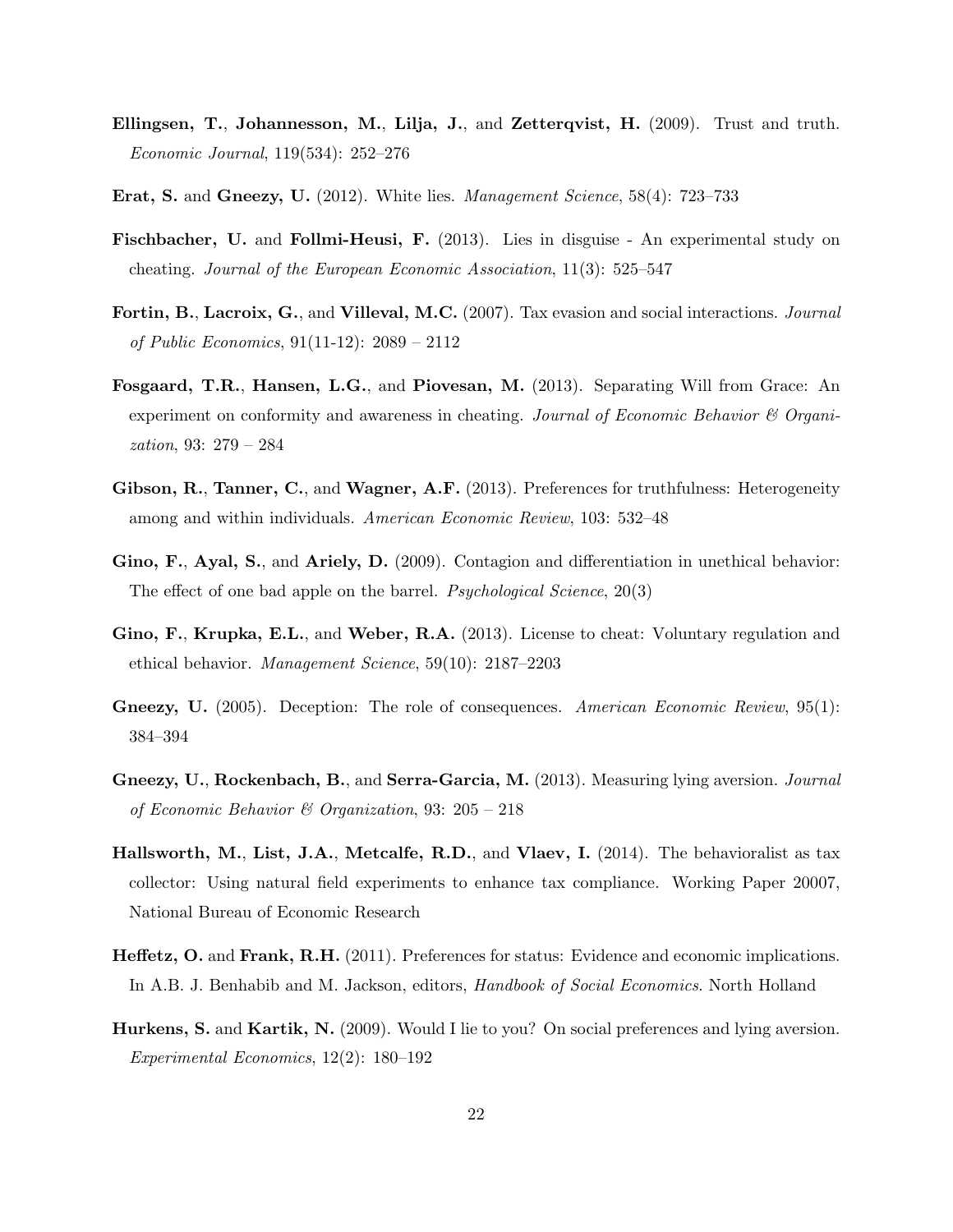- <span id="page-25-5"></span>Innes, R. and Mitra, A. (2012). Is dishonesty contagious? Economic Inquiry, 51(1): 722–734
- <span id="page-25-6"></span>Ismayilov, H. and Potters, J. (2013). Disclosing advisor's interests neither hurts nor helps. Journal of Economic Behavior  $\mathcal B$  Organization, 93: 314 – 320
- <span id="page-25-8"></span>Leicester, A., Levell, P., and Rasul, I. (2012). Tax and benefit policy: Insights from behavioural economics. Technical report, Institute for Fiscal Studies
- <span id="page-25-1"></span>Lopez-Perez, R. and Spiegelman, E. (2012). Why do people tell the truth? Experimental evidence for pure lie aversion. Experimental Economics, 1–15
- <span id="page-25-0"></span>Lundquist, T., Ellingsen, T., Gribbe, E., and Johannesson, M. (2009). The aversion to lying. Journal of Economic Behavior & Organization, 70(1-2): 81–92
- Nagel, R. (1995). Unraveling in guessing games: An experimental study. American Economic Review, 85: 1313–1326
- <span id="page-25-4"></span>Rode, J. (2010). Truth and trust in communication: Experiments on the effect of a competitive context. Games and Economic Behavior, 68(1): 325 – 338
- <span id="page-25-2"></span>Sanchez-Pages, S. and Vorsatz, M. (2007). An experimental study of truth-telling in a senderreceiver game. Games and Economic Behavior, 61(1): 86–112
- <span id="page-25-3"></span>Sutter, M. (2009). Deception through telling the truth? Experimental evidence from individuals and teams. Economic Journal, 119(534): 47–60
- <span id="page-25-7"></span>**Veblen, T.** (1899). *Theory of the Leisure Class.* MacMillan: New York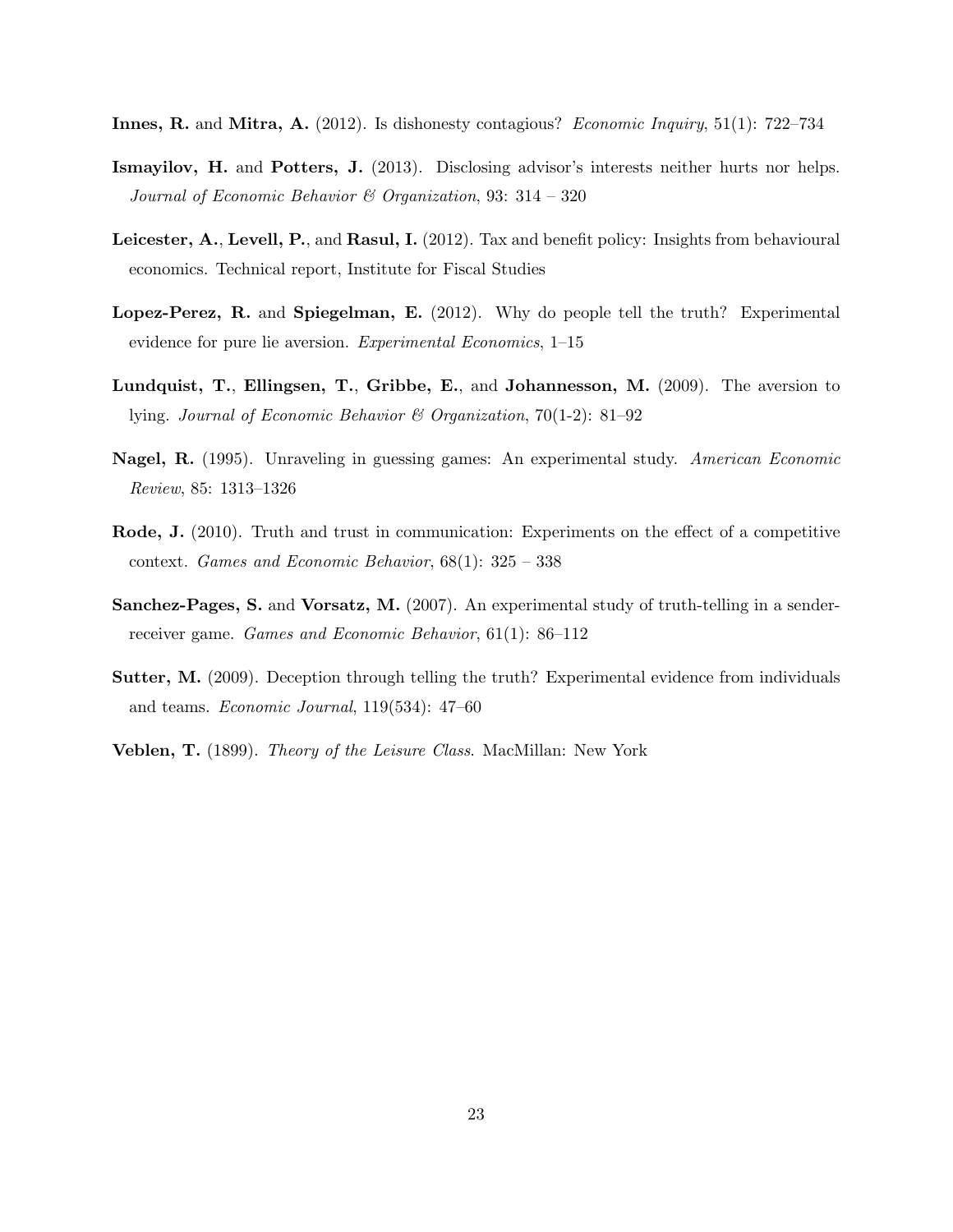## Appendix

#### Experimental Instructions for Senders

#### Screen 1: Log in

#### Screen 2: General Information

You are taking part in an economics experiment, the purpose of which is to examine the decisions people make in certain circumstances. You will be paid a participation fee of £3 for completing the experiment. You will also have the opportunity to earn additional money.

The experiment will consist of two stages and will last about 20-25 minutes. In the first stage we will ask you to make a certain decision. Your earning for this stage will depend on your decision and the decision of another participant. In the second stage we will ask you some questions regarding the decision you made in the first stage. Further details and instructions will be provided at the beginning of each stage.

The money that you earn will be paid to you in cash. In particular, after all participants have completed the experiment you will receive an email from us with instructions regarding the specific times and the location at Highfield Campus to pick up your money from. Note that an assistant will pay you privately.

#### Screen 3: Consent Form

#### Screen 4: Instructions for Stage 1

In this stage of the experiment, you are randomly matched with another participant. You will be called player A and the participant you are matched with will be called player B. The roles have been randomly allocated. You will not know with whom you were matched, neither now nor after the experiment, and we will not reveal your identity to the participant you are matched with either.

There are 6 outcomes. Each outcome consists of two numbers. The first number indicates a payoff in pounds for player A and the second number indicates a payoff in pounds for player B. These 6 outcomes are as follows: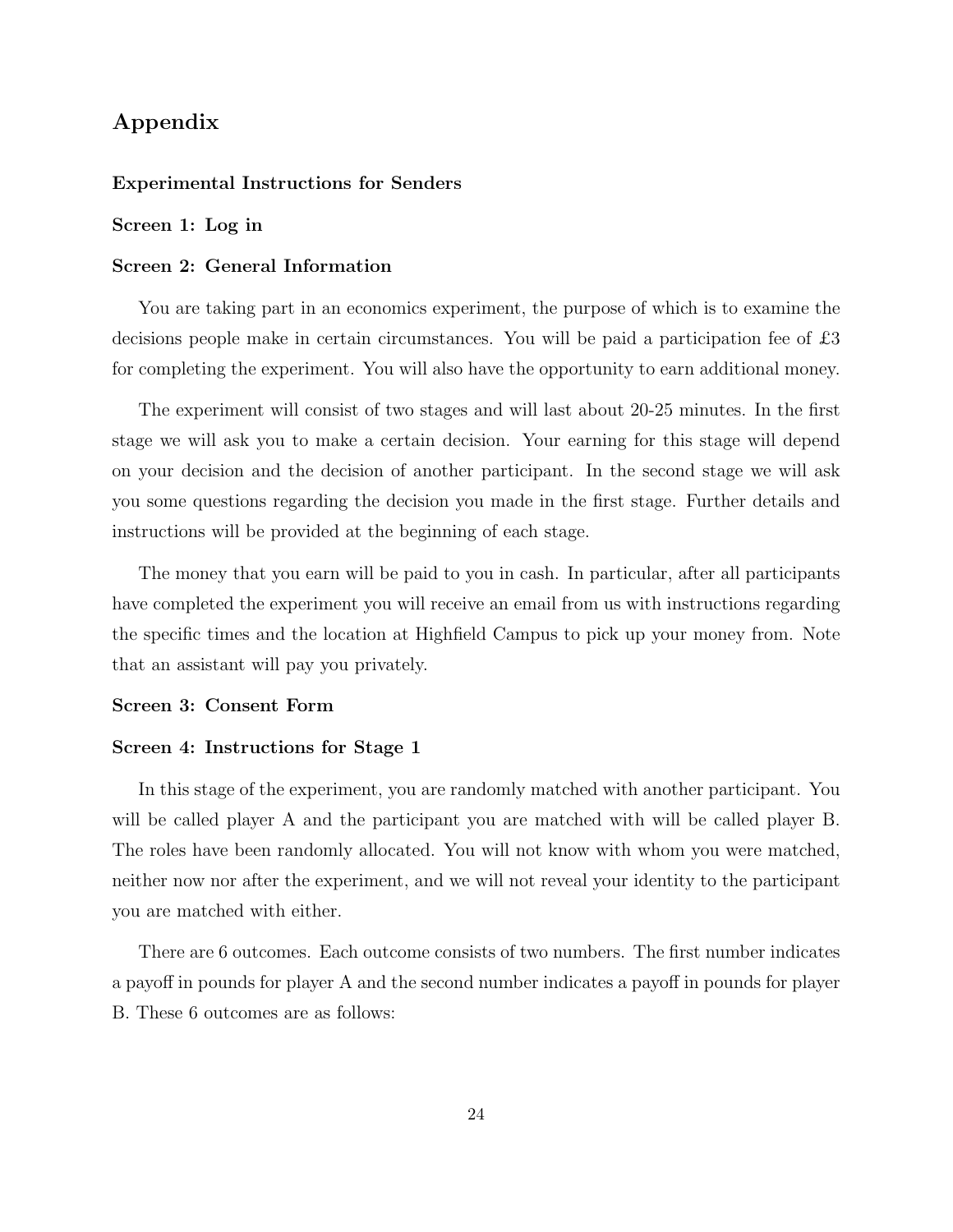| Player A Player B |                |
|-------------------|----------------|
| 0                 | 10             |
| $\overline{2}$    | 8              |
| 4                 | 6              |
| 6                 | 4              |
| 8                 | $\overline{2}$ |
| 10                |                |

We will ask you to rank these outcomes from 1 to 6. Then, player B will choose a number from 1 to 6, without knowing what the outcomes are. Player B's choice will determine your payments. For example, if you rank outcome (4,6) in position 3 and player B chooses number 3, then you will get £4 and he or she will get £6. If you rank outcome  $(6,4)$  in position 4 and player B chooses number 4, then you will get £6 and he or she will get £4.

Before making a choice, player B will receive a message from you, saying that you have ranked the outcomes, from highest to lowest, according to player B's payoff.

Please click below to see what the message will look like.

#### Screen 5: Message to Player B

Player A has ranked the 6 outcomes, in terms of your payoff, from highest to lowest.

Please choose a number between 1 (representing the outcome that player A has ranked highest according to your payoff) and 6 (representing the outcome that player A has ranked lowest according to your payoff).

#### Screen 6: Instructions for Stage 1

Note that in the message, player B is told that you have ranked the outcomes, from highest to lowest, according to player B's payoff. However, the message does not display the payoffs associated with each of the 6 outcomes. Therefore, player B can never know whether your ranking is the true one or not.

If you want to see the message sent to player B again, click here.

Screen 7: Payment for Stage 1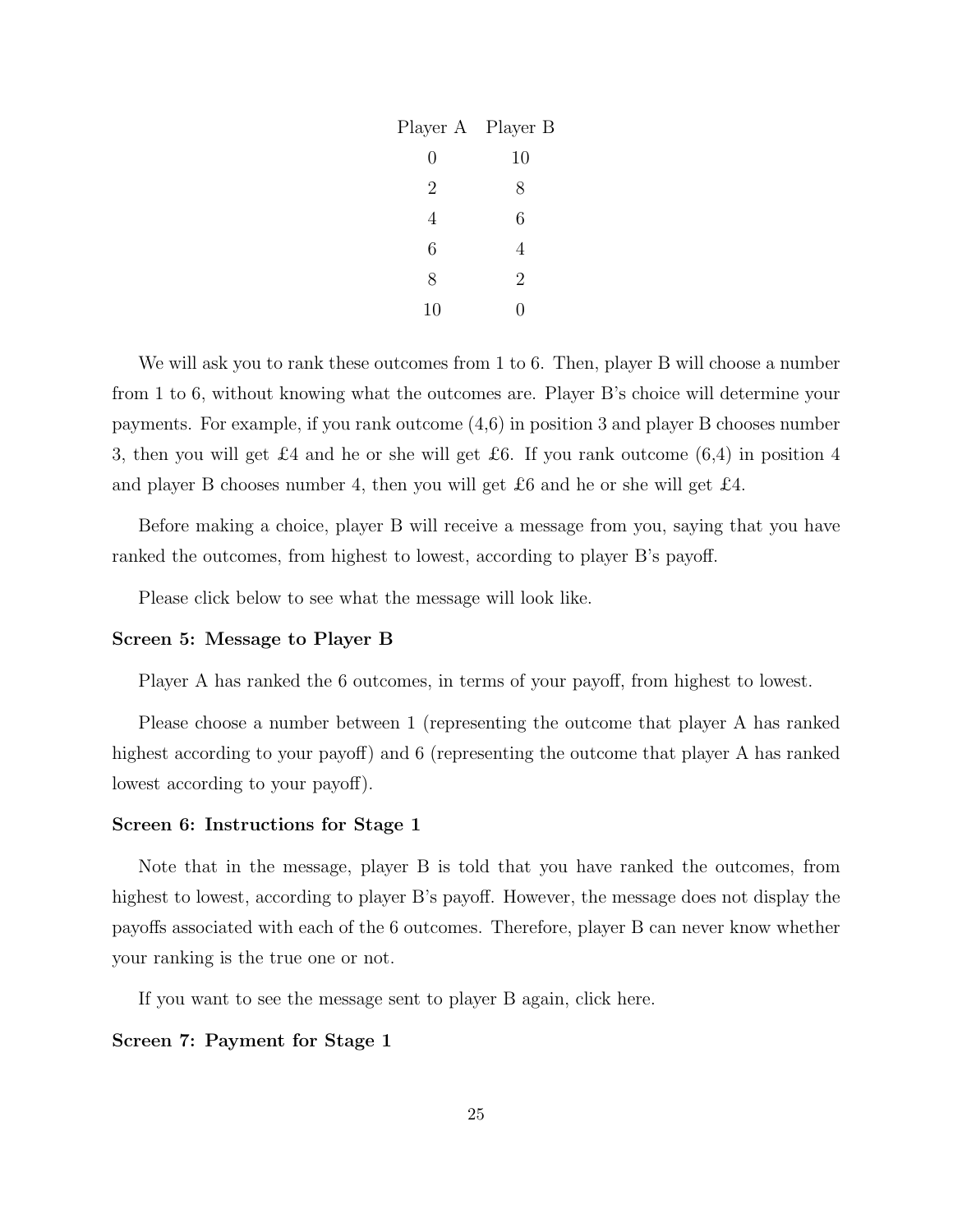Recall that the choice made by player B will determine the payments that you and player B will receive in this stage of the experiment. For example, if you rank outcome (4,6) in position 3 and player B chooses number 3, then you will get £4 and he or she will get £6. If you rank outcome  $(6,4)$  in position 4 and player B chooses number 4, then you will get  $\pounds 6$ and he or she will get  $\pounds$ 4. To repeat, when player B is making a choice he or she cannot see any of the payoffs.

If you want to see the message sent to player B again, click here.

#### Screen 8: Score

We have constructed a formula that calculates the difference between the true ranking according to player B's payoff and any other ranking. In what follows we explain how this formula works.

First, note that the true ranking of outcomes according to player B's payoff is the following:

|                |    | Player A Player B True Ranking |
|----------------|----|--------------------------------|
| 0              | 10 |                                |
| $\overline{2}$ | 8  | 2                              |
| 4              | 6  | 3                              |
| 6              | 4  | 4                              |
| 8              | 2  | 5                              |
| 10             |    |                                |

The score for reporting this ranking is 0. Any other ranking places some of the outcomes at a position that does not correspond to their true rank according to player B's payoff. For example, the true rank of outcome  $(10,0)$  is 6. If the reported rank of  $(10,0)$  is 1, then the absolute difference between true and reported rank is 5. For another example, the true rank of outcome  $(2,8)$  is 2. If the reported rank of  $(2,8)$  is 4, then the absolute difference between true and reported rank is 2.

The score is calculated by adding the absolute difference between true and reported rank, for all six outcomes, and then dividing by 2.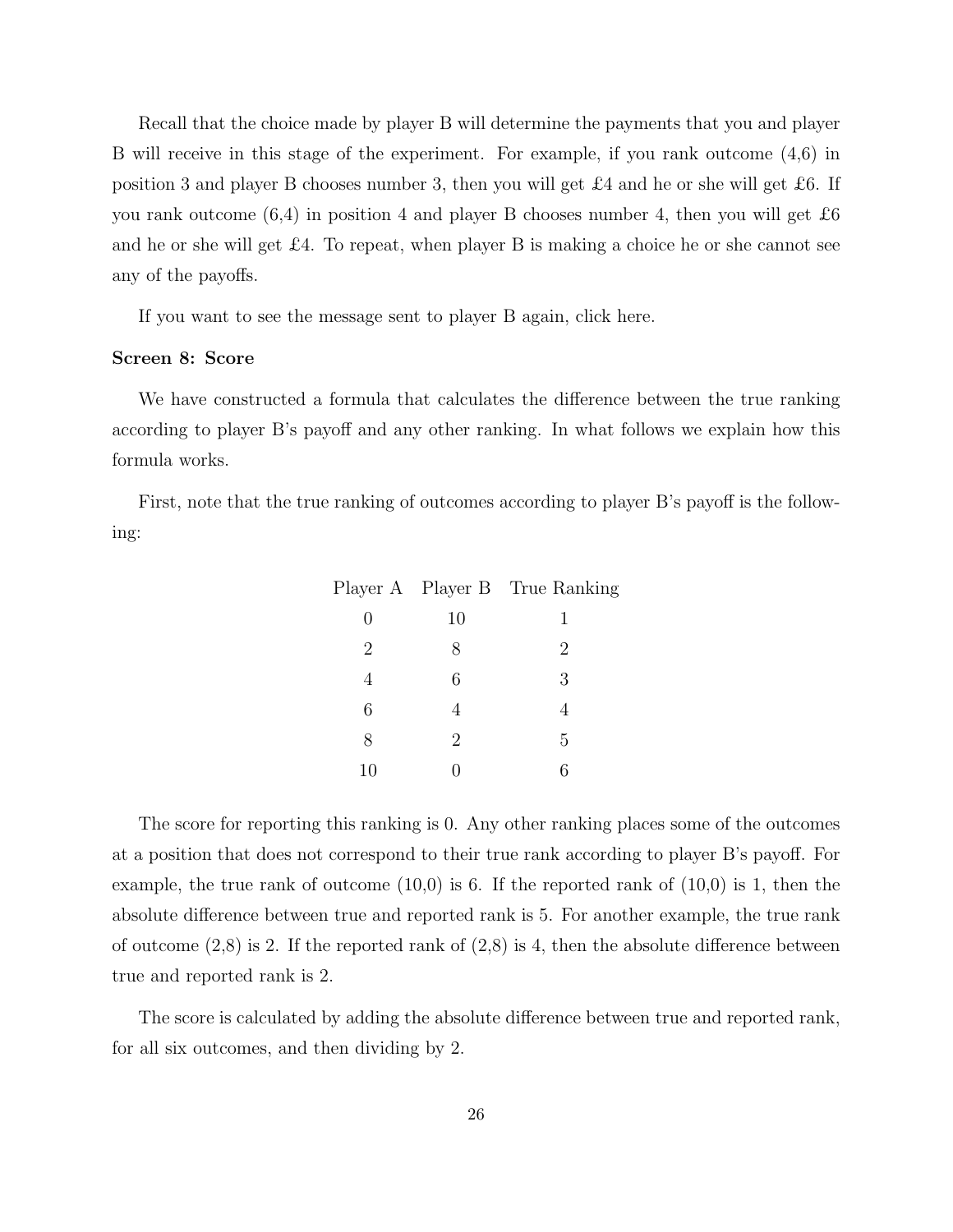Below is an example, which shows how to calculate the score for the following hypothetical ranking.

|                |                  |   | Player A Player B True Ranking Hypothetical Ranking Absolute Difference |               |
|----------------|------------------|---|-------------------------------------------------------------------------|---------------|
| $\overline{0}$ | 10               | L | 2                                                                       | $ 1-2 =1$     |
| $\overline{2}$ | 8                | 2 | 6                                                                       | $ 2-6 =4$     |
| $\overline{4}$ | 6                | 3 | 5                                                                       | $ 3-5 =2$     |
| 6              | 4                | 4 | $\overline{4}$                                                          | $ 4-4 =0$     |
| 8              | 2                | 5 | 1                                                                       | $ 5 - 1  = 4$ |
| 10             | $\left( \right)$ | 6 | 3                                                                       | $ 6-3 =3$     |
|                |                  |   | Total                                                                   | 14            |
|                |                  |   | Score                                                                   | $14/2 = 7$    |

Each possible ranking is associated with one of 10 possible scores: 0,1,2,3,4,5,6,7,8 and 9. The higher is the score, the larger is the deviation of the reported ranking from the true one.

#### Screen 9: Quiz

To ensure that you understand the setup we would like you to answer some questions regarding the following hypothetical scenario. If you want to read again the instructions regarding how the score is calculated please click here.

Suppose that a hypothetical player A has ranked the outcomes in the following way:

|    |    |               | Player A Player B True Ranking Hypothetical Ranking |
|----|----|---------------|-----------------------------------------------------|
|    | 10 |               | 3                                                   |
| 2  |    | $\mathcal{D}$ |                                                     |
| 4  | 6  | 3             |                                                     |
| 6  |    |               |                                                     |
| 8  | 2  | 5             | .5                                                  |
| 10 |    |               |                                                     |

Then the matched hypothetical player B will receive the following message:

"Player A has ranked the 6 outcomes, in terms of your payoff, from highest to lowest.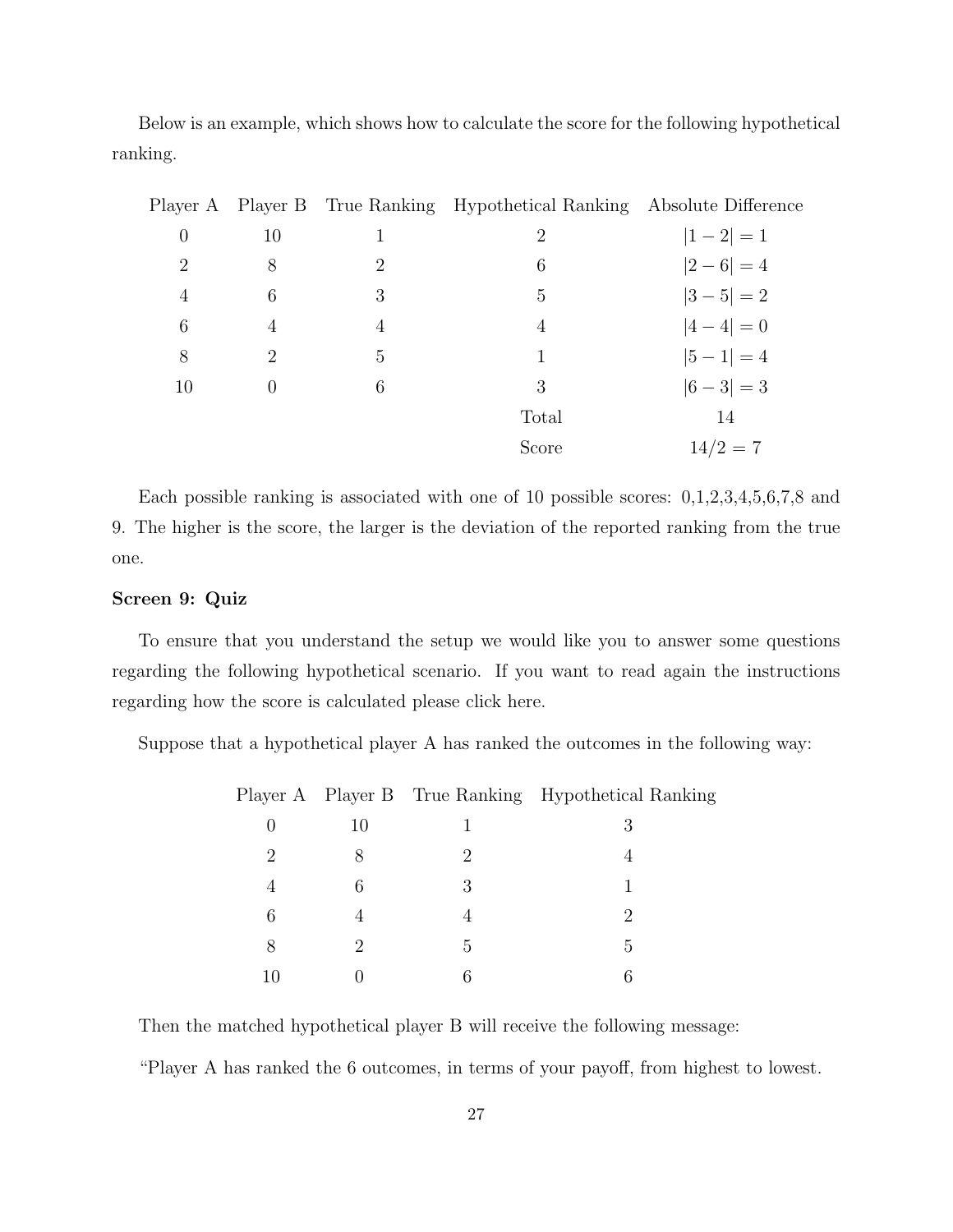Please choose a number between 1 (representing the outcome that player A has ranked highest according to your payoff) and 6 (representing the outcome that player A has ranked lowest according to your payoff)."

Please answer the following questions:

- 1. What is the score of the ranking reported by player A?
- 2. Suppose that player B chooses option 2 in the screen. What is the payment that player A will receive?
- 3. Suppose that player B chooses option 5 in the screen. What is the payment that player B will receive?

#### Screen shown only to Score Treatment

We have previously run this experiment with a group of 106 student participants from the University of Southampton. Before we ask you to provide your ranking we present below some information regarding the scores chosen by this group of participants.

In particular, the table below presents the following piece of information. For each of the 10 possible scores, we report the percentage of participants who have chosen this particular score.

| 0 | 6.6%  |
|---|-------|
| 1 | 0.9%  |
| 2 | 2.8%  |
| 3 | 1.9%  |
| 4 | 11.3% |
| 5 | 15.1% |
| 6 | 14.2% |
| 7 | 17.0% |
| 8 | 11.3% |
| 9 | 18.9% |
|   |       |

#### **Percentage of Participants Score**

#### Screen 10: Choice

Please select your ranking by inserting a number from 1 to 6 next to each outcome. Your ranking and Player B's choice will determine your payment in this stage of the experiment.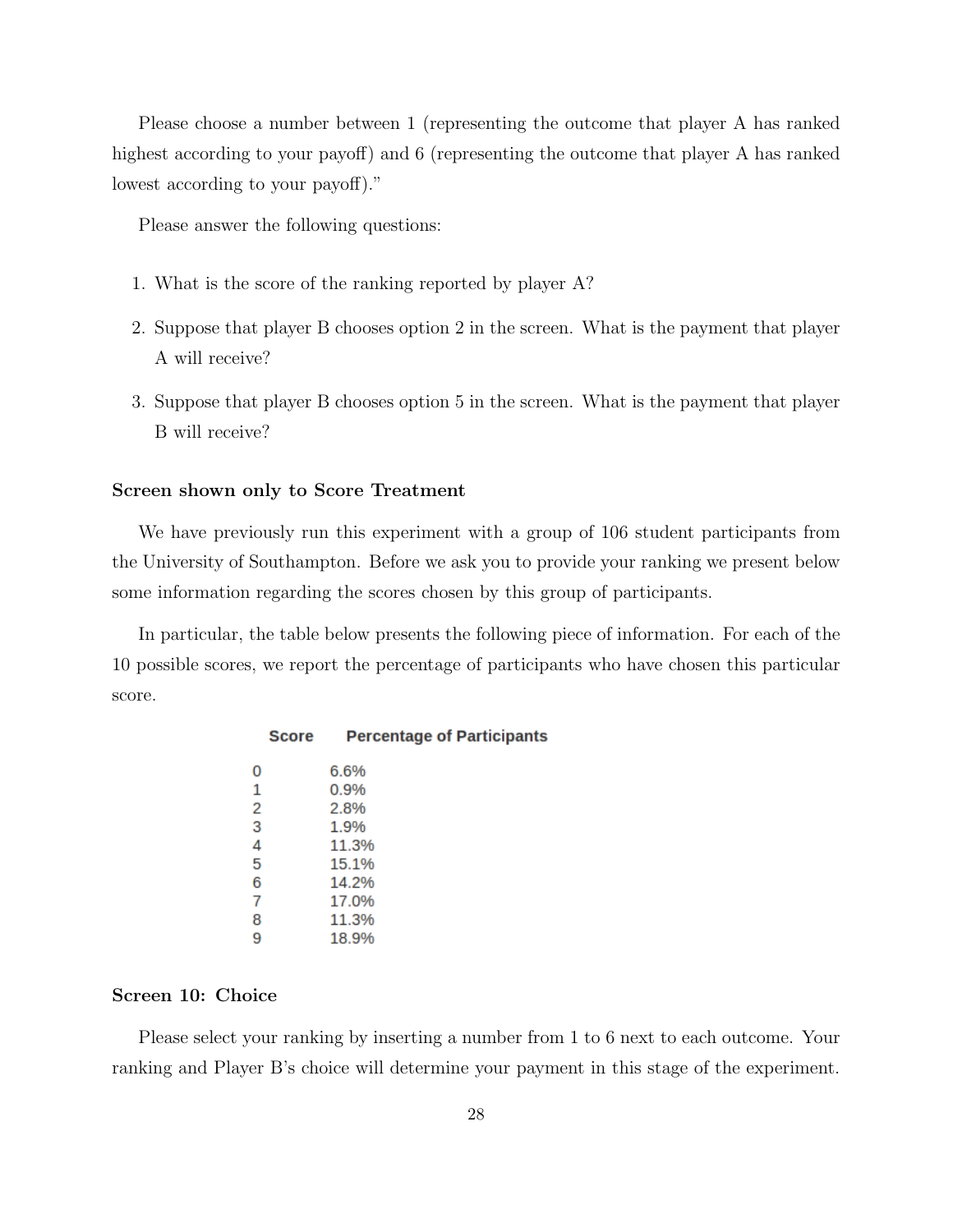Note that player B will have no information about the available outcomes and the associated payoffs. Therefore, player B can never know whether the ranking you supply is the true one or not.

Before submitting your ranking you should calculate the associated score by clicking the button (Calculate score) below. You can try different rankings and calculate the associated scores, but note that after you click on submit you will not be able to change your ranking.

Recall that a higher score indicates a larger departure from the true ranking according to player B's payoff.

#### Screen 11: Instructions for Stage 2 for Control

Recall that the score associated with your reported ranking is XX, and any ranking can obtain one of the 9 possible scores: 0,1,2,3,4,5,6,7,8 and 9, where a higher score indicates a larger departure from the true ranking. If you want to read again the instructions regarding how the score is calculated please click here.

We now ask you to answer a set of questions regarding your belief on how your score compares to the score of other participants.

At the end we will randomly choose one of the questions and use your answer to that question to determine your payment for this stage of the experiment.

#### Screen 11: Instructions for Stage 2 for Score Treatment

Recall that the score associated with your reported ranking is XX, and any ranking can obtain one of the 9 possible scores: 0,1,2,3,4,5,6,7,8 and 9, where a higher score indicates a larger departure from the true ranking.<sup>[19](#page-31-0)</sup> If you want to read again the instructions regarding how the score is calculated please click here.

The information presented earlier refers to the scores submitted by a previous group of participants. You belong to a new group of participants, and every member of your group has received the same information about the previous group as you.

<span id="page-31-0"></span>We now ask you to answer a set of questions regarding your belief on how your score

 $19$ Note that although we enumerated all 10 possible scores in the instructions presented to both the control and score treatment, it was erroneously indicated that the possible scores are 9.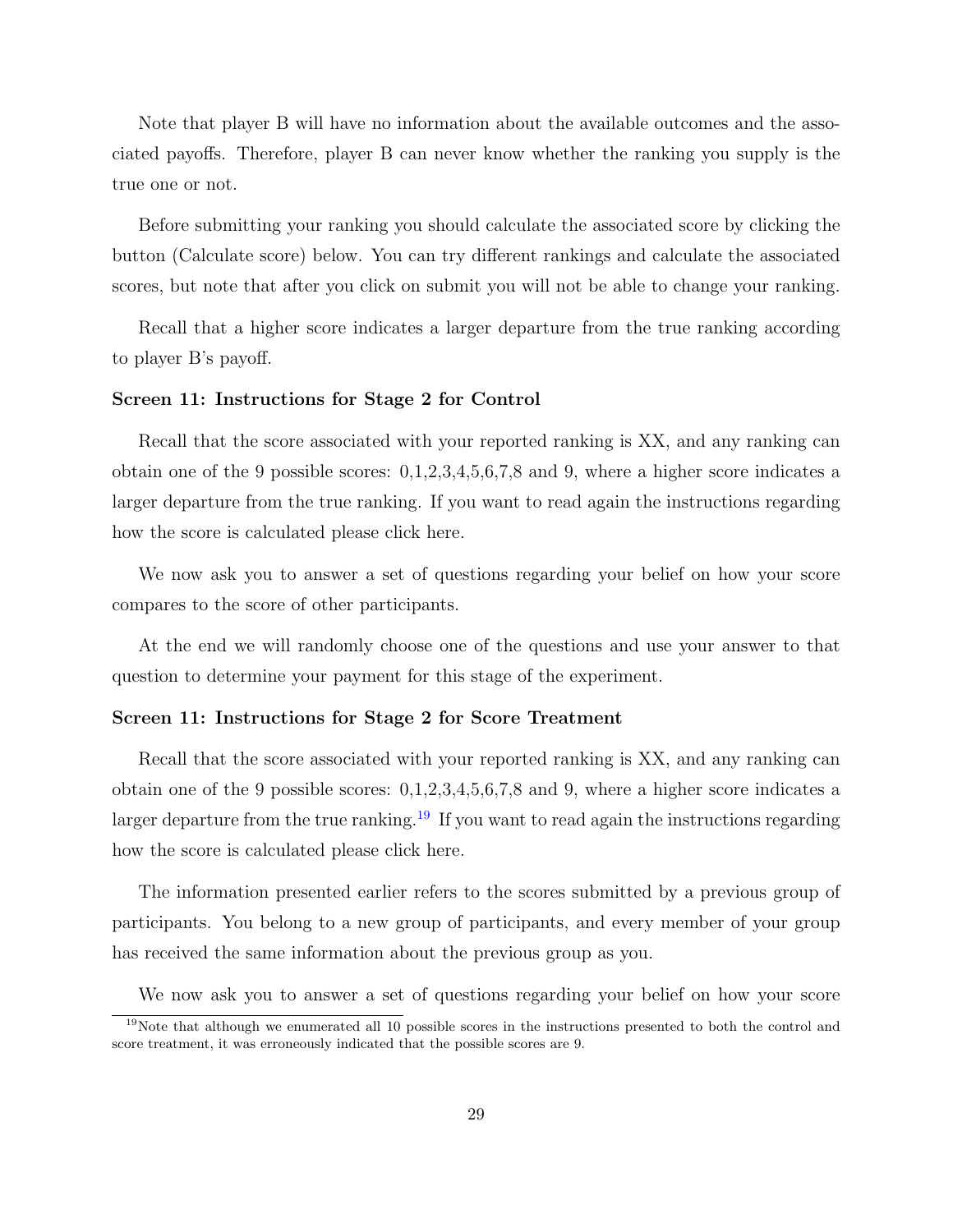compares to the score of the other participants of the new group.

At the end we will randomly choose one of the questions and use your answer to that question to determine your payment for this stage of the experiment.

#### Screens 12-15: Instructions for Stage  $2^{20}$  $2^{20}$  $2^{20}$

Recall that your score is XX, there are 10 possible scores:  $0,1,2,3,4,5,6,7,8$  and 9, and a higher score indicates a larger departure from the true ranking.

Please choose your preferred option.

- (a) You will receive £4 if your score is in the top  $Y\%$ . This means that your score is HIGHER than at least  $(100-Y)\%$  of the scores of the participants other.
- (b) You will participate in a computer generated lottery that will award you £4 with probability 50% and £0 with a probability of 50%.

#### Experimental Instructions for Receivers

#### Screen 1: Log in

#### Screen 2: General Information

You are taking part in an economics experiment, the purpose of which is to examine the decisions people make in certain circumstances. You will be paid a participation fee of £3 for completing the experiment. You will also have the opportunity to earn additional money.

The money that you earn will be paid to you in cash. In particular, after all participants have completed the experiment you will receive an email from us with instructions regarding the specific times and the location at Highfield Campus to pick up your money from. Note that an assistant will pay you privately.

#### Screen 3: Consent Form

<span id="page-32-0"></span><sup>&</sup>lt;sup>20</sup>We presented successive screens, where Y would take the value of 10, 20 and 30 and we either had top  $Y\%$  or bottom  $Y\%$ .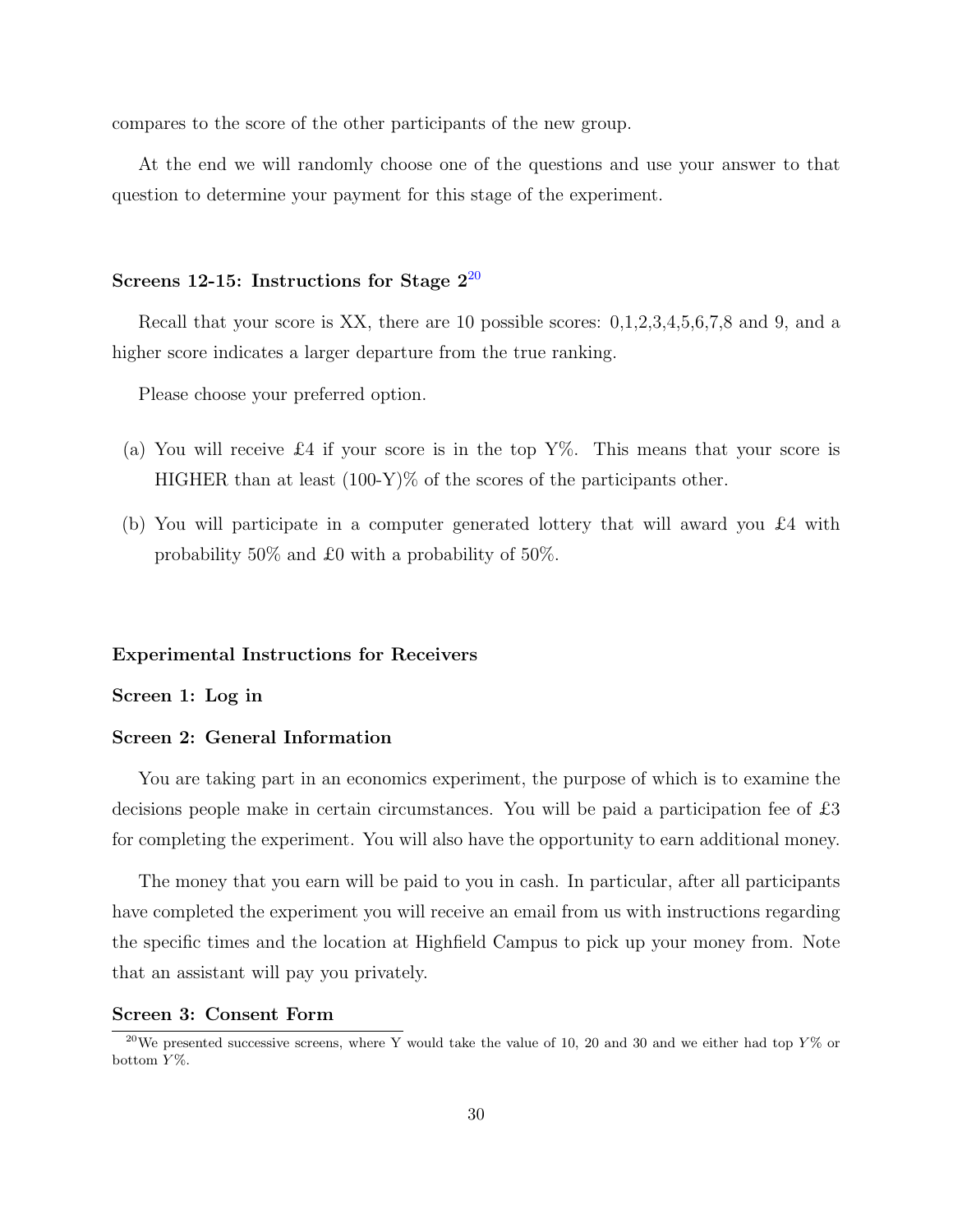#### Screen 4: Instructions

In this experiment you will play a game with up to 15 other participants. You will be called player B and each other participant you are matched with will be called player A. The roles have been randomly allocated. You will not know with whom you were matched, neither now nor after the experiment, and we will not reveal your identity to the participants you are matched with either.

There are 6 outcomes, and each outcome specifies a payoff for you and one for each player A that you are matched with. Each player A has seen the payoffs associated with each outcome and has ranked the outcomes from 1 to 6.

Then, you will see a message of the following form.

"Player A has ranked the 6 outcomes, in terms of your payoff, from highest to lowest.

Please choose a number between 1 (representing the outcome that player A has ranked highest according to your payoff) and 6 (representing the outcome that player A has ranked lowest according to your payoff)."

Your choice will determine the payoffs for you and for each player A that you are matched with. Your payment will be determined as follows: in the end we will randomly choose one of the player As you are matched with and use their ranking and your choice of outcome to determine your payoff. For example, if you choose number 1, you will get the payment associated with the outcome ranked first by the randomly chosen player A. If you choose number 4, you will get the payment associated with the outcome ranked fourth by the randomly chosen player A.

You will never know what amounts were actually offered in the options not chosen. Furthermore, you will never know the amount that each player A has earned in the chosen option or would have earned in any of the other options not chosen by you.

Because the information conveyed to you by the message of each player A is identical, you will only see one message and your choice will be applied to the rankings of all player As.

#### Screen 5: Choice